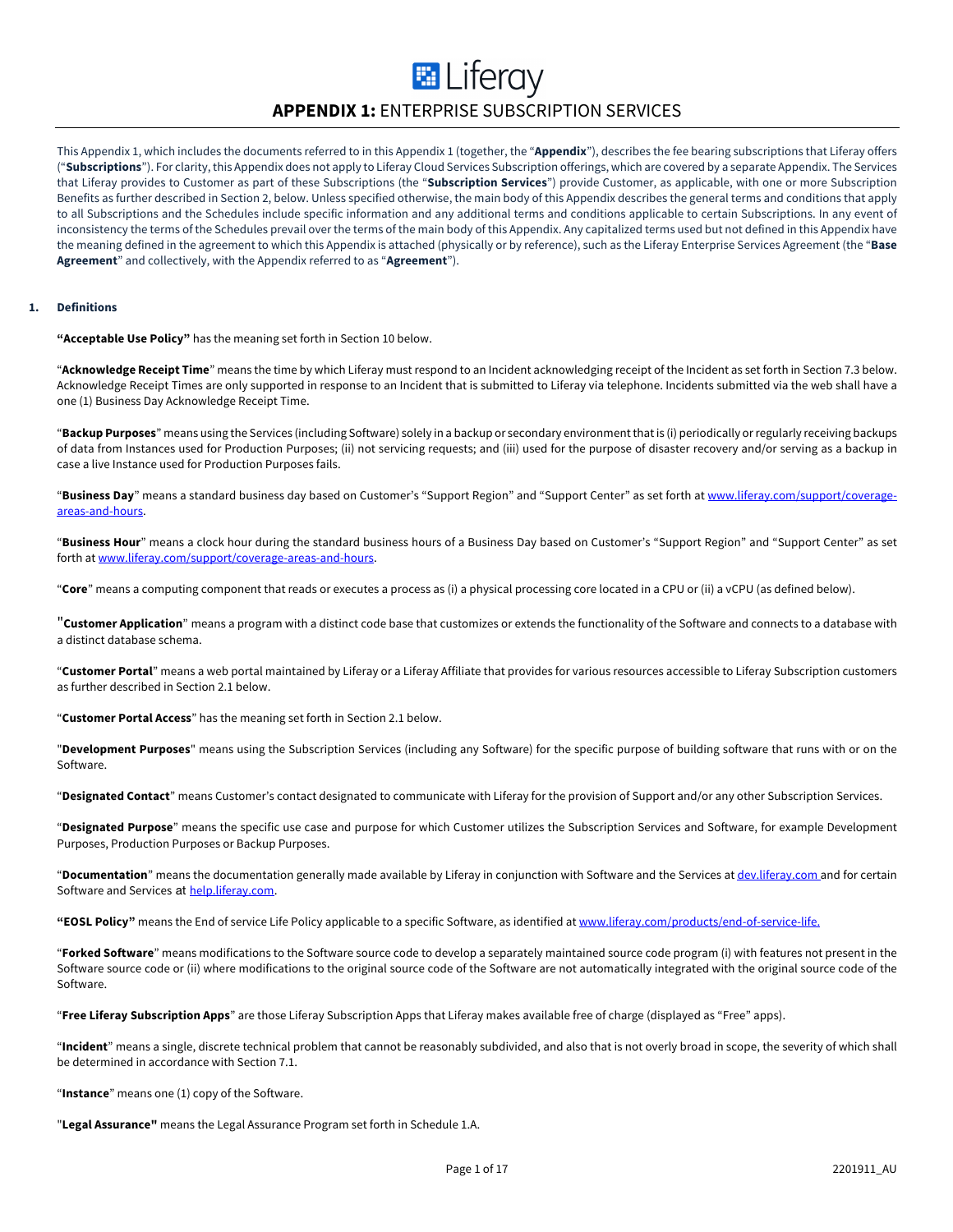

"**Liferay Subscription Apps**" means the applications in the Liferay Marketplace made available to subscribers in the "Liferay Subscription App" category.

"**Named Individual**" means an individual tracked person with identifiable contact information accessing a Page.

"**Non**-**Production Purposes**" means using the Services (including Software) solely in a non-production environment, generally for the purposes of dev-integration, testing, quality assurance, staging, and user acceptance testing but excluding Development Purposes.

"**Page**" means a webpage that is owned or operated by the Customer or by third party on Customer's behalf with a single identification address (URL) upon which Customer utilizes the Services.

"**Page View**" means a single request for a full Page document.

"**Plan**" means a certain allotment of Named Individuals and Page Views.

"**Production Purposes**" means using the Services (including any Software) in a production environment, generally to service live requests and to use live data and Software.

"**Services**" as defined in the Base Agreement shall, for the purposes of this Appendix, mean Subscription Services.

"**Sizing**" means the sizing of an Instance, which is determined by the number of Cores or vCPUs that will be accessible by each Instance.

"**Software**" or "**Liferay Software**" means the software and corresponding Documentation that Liferay makes available for download as part of Subscription Services. Software shall not include third-party software applications that are made available through the Liferay Marketplace located at www.liferay.com/marketplace ("**Third-Party Marketplace Apps**"), Third-Party Software or generally available open source projects such as any Liferay branded community edition of the Software and/or other community projects.

"**Maintenance**" has the meaning defined in Section 2.2 below.

"**Subscription Benefit(s)**" means one or more of the defined benefits described in Section 2 below.

"**Subscription Term**" has the meaning defined in Section 5 below.

"**Support**" has the meaning set forth in Section 2.3 below.

"**Support (Service) Level**" means the level of Support (e.g., Gold or Platinum) for a specified scope of Support as described in Section 7 below and specified in an Order Form.

**"Terms of Service"** has the meaning set forth in Section 10 below.

"**Third-Party Software**" means any software program, computer code, programming libraries, application programming interfaces, or other materials, (i) the intellectual property rights of which are not owned by Liferay or its Affiliates and (ii) which is not licensed to Customer under the EULAs set forth in the Base Agreement or this Appendix, but is licensed subject to the applicable license terms and conditions set forth in a file accompanying the Software (and for certain Software also at www.liferay.com/third-party-software).

"**Unit**" means the unit that is used to measure Customer's use of the Subscription Services as set forth in Section 6 or as agreed by the parties in an Order Form.

"**Updates**" means any and all software fixes, updates, upgrades, enhancements, additions, corrections, modifications, new versions and releases, when and if they are made available.

"**Users**" means any person, including Customer's and/or its Affiliates employees, contractors, advisors, or employees or contractors of a third party, including any IT service providers, used by the Customer, registered to access and use the Services on behalf of the Customer.

"**Virtual CPU**" or "**vCPU**" means a virtual machine's virtual processor to which a physical CPU is assigned, in whole or in part.

**"Web Based Services"** means portals, websites, web pages, documents, discussion groups, blogs, applications and other interactive and cloud based services made accessible to the Customer by Liferay for Customer's use and consumption within the scope of certain Subscriptions, such as for example, but without limitation, Liferay's Customer Portal, Liferay's support application, Liferay Analytics Cloud Services or Liferay Connected Services (LCS).

#### **2. Benefits of Subscription Services**

Subscription Services provide Customer with one or more of the following benefits as specified in the Schedule applicable to the relevant Subscription as identified in Section 6 below ("**Subscription Benefits**"):

#### **2.1 Access to the Customer Portal**

Liferay will provide Customer access to Liferay's Customer Portal during the Subscription Term. Liferay's Customer Portal provides Customer access to an expanding knowledge base, support information, compatibility information, checklists, FAQs, patching tools, security updates, newsletters, as well as access to all available versions of Liferay Software throughout their respective life cycle as set forth in Section 8 below (and the applicable Third-Party Software) for electronic download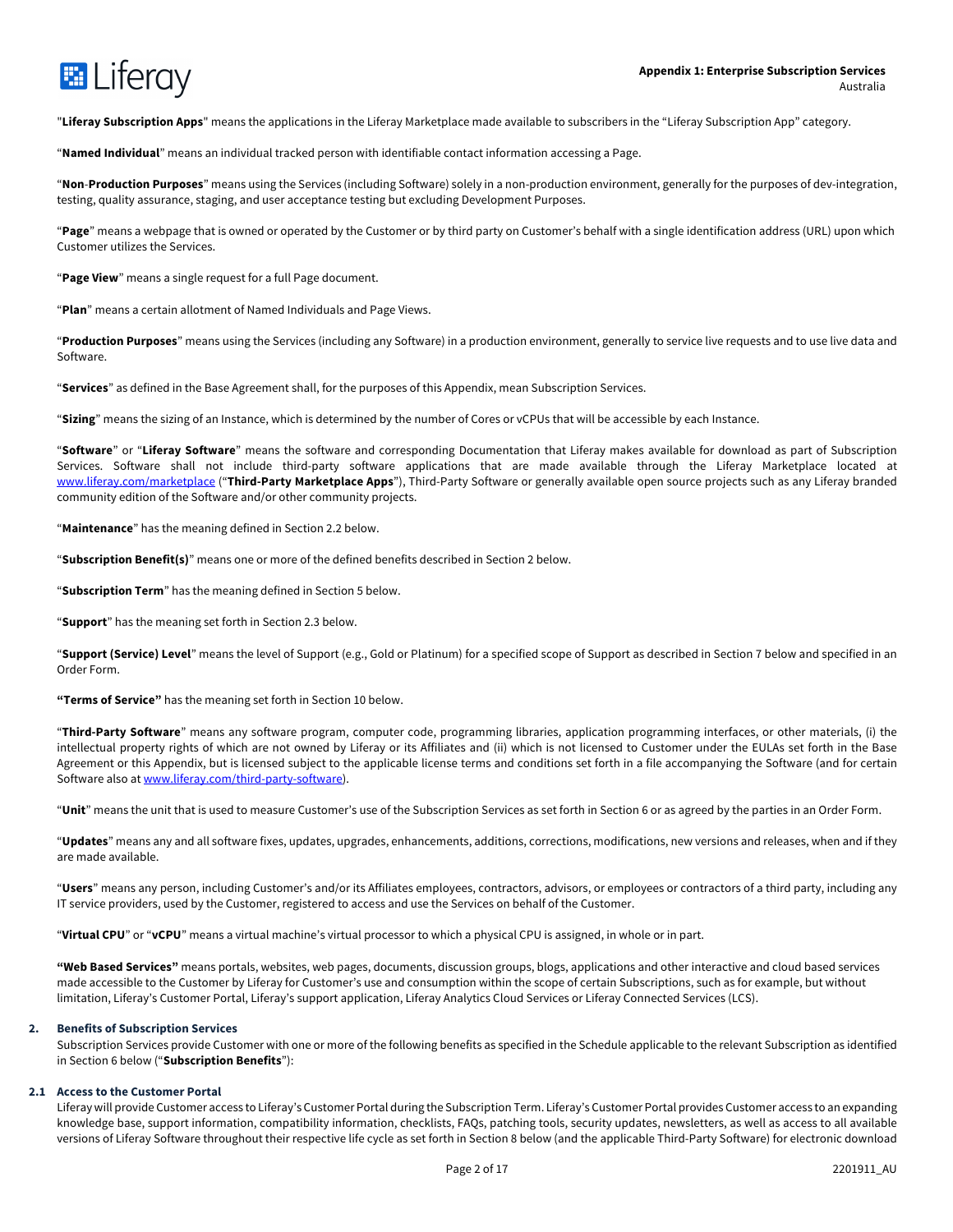

from Liferay's Customer Portal and, if applicable, access to certain other Web Based Services, ("**Customer Portal Access**"). The applicable Software made available through the Customer Portal for each Subscription is specified in Table 6 in Section 6 below. The Software is governed by one or multiple End User License Agreement(s) ("**EULAs**") identified in Section 6 as further described in Section 6.2 below.

#### **2.2 Maintenance**

Liferay will periodically make Updates for Liferay Software available for electronic download from Liferay's website and update Web Based Services ("**Maintenance**").

#### **2.3 Support**

Liferay (and/or a Liferay Business Partner, if applicable) will provide Customer with access to Liferay support, including through Liferay's web based issue tracker that allows Customer to submit issues Customer experiences with Software and Web Based Services to the Liferay support team for investigation, and for issues relating to the Software and Third-Party Software provided with the Software, but only to the extent such Third-Party Software causes the Software to not substantially conform to the Documentation as further described in Section 7 below ("**Support**").

#### **2.4 Legal Assurance**

Liferay provides a set of intellectual property assurances according to the terms of Liferay's Legal Assurance Program set forth in Schedule 1.A.

**Please note:** Unless otherwise explicitly noted in the applicable EULA, the Software is provided under a perpetual license (subject to Customer's compliance with applicable terms) while the benefits of the Subscription Services are limited to the Subscription Term and will expire unless Customer renews its Subscription Services. For example, while Customer may continue using Software under the terms of the perpetual license, any available Subscription Benefits such as Support or Legal Assurance would terminate unless Customer renews its Subscription Services.

#### **3. Subscription Fees, Units**

Liferay charges a Fee for the Subscription Services based on the total number of Units of measure and certain other parameters like the applicable Support Level. The Units and other applicable parameters for Subscription Services are described in this Appendix (including the applicable Schedule) and identified in the applicable Order Form. While Customer has a Subscription entitling Customer to receive Subscription Services, Customer is required to purchase a quantity of Subscriptions equal to the total number of Units applicable to that Subscription (including variants or components of the Software or Subscription Services) that Customer deploys, installs, uses or executes. In addition, if Customer uses Subscription Services to support or maintain Liferay Software (or any part thereof) then Customer must purchase Subscriptions equal to the amount of Units applicable to that Liferay Software for which Customer uses Subscription Services. Within each unique Customer Application (i) Customer shall maintain all Subscriptions that include Support at the same Support Level for all Units (for clarity, Customer may not purchase Platinum Support Services Level for one Unit and Gold Support Services Level for any additional Units deployed within a Customer Application, independent of whether such Units are used for Production Purposes, Backup Purposes or for Non-Production Purposes); and, (ii) Customer is required to maintain at least one (1) Subscription for Production Purposes and one (1) Subscription for Non-Production Purposes. If Customer terminates Subscriptions or does not renew Subscriptions within thirty (30) days after the termination or expiration of a Subscription Term and as a genuine pre-estimate of Liferay's losses and costs associated with reinstatement, Liferay reserves the right to charge Customer reinstatement Fees on a per Unit basis (the "**Reinstatement Fee**"), if and when Customer wishes to reinstate the terminated or expired Subscriptions. The Reinstatement Fee per Unit shall be equal to one hundred twenty percent (120%) of the Fees for the reinstated Subscription Services, agreed between Customer and Liferay as of the date of reinstatement, and pro-rated based on the lapsed period between the expiration or termination of the Subscription Term and the date the Subscription Services are reinstated.

#### **4. Use of Subscription Services**

#### **4.1 Internal Use and Affiliates**

The Agreement (including pricing Liferay has agreed to in an Order Form) is premised on Liferay's understanding that Customer will use the Subscription Services and Software only for Customer's internal use (for clarity, use by or on behalf of Customer's Affiliates and Affiliates shall not be considered a third party for the purposes of this Section, provided that Customer remains responsible for the Affiliates' compliance with terms of the Agreement and any Order Form). The foregoing sentence is not intended to limit Customer's internal use of the Subscription Services (including any Software) to operate a web site and/or to offer Customer's own software as a service, provided such web site or service (i) does not include distribution of the Software or otherwise access to Subscription Services, in whole or in part and (ii) provides as the primary component of the web site or service a material value added application other than the Subscription Services. Distributing the Software or otherwise providing access to any portion of the Subscription Services to a third party or using any of the Subscription Services for the benefit of a third party (for example, using Subscription Services to provide hosting services, managed services, Internet service provider (ISP) services, or third party access to or use of the Subscription Services) is a material breach of the Agreement even though open source licenses applicable to certain software packages may give Customer the right to distribute those packages (and this Appendix is not intended to interfere with Customer's rights under those individual licenses).

#### **4.2 Use by Contractors**

The Subscription Services may be used under the terms of this Appendix by third parties acting on Customer's or its Affiliates' behalf, such as contractors, subcontractors or outsourcing vendors, provided that (i) Customer remains responsible for all of Customer's obligations under the Agreement and for the activities and omissions of the third parties, (ii) Customer controls the access to the Software, if and when the Software is deployed within a third party data center (which control of access does not require physical control and instead may be accomplished through the use of appropriate contractual provisions with the data center operator) and (iii) Customer agrees to the terms stipulated in Schedule 1.G (Liferay Cloud Deployments) before Customer migrates its Subscription Services off of Customer's premises or off of Instances within a third party data center that are under Customer's control into a Provider's Cloud (as defined in Schedule 1.G).

#### **4.2 Support Levels**

Customer agrees not to use Subscription Services with higher Support Service Levels (e.g. Platinum) to provide such higher Support Service Levels to Units with Subscriptions that include lower Support Service Levels (e.g. Gold), unless Customer reports and pays for the higher Support Services Levels on such Units.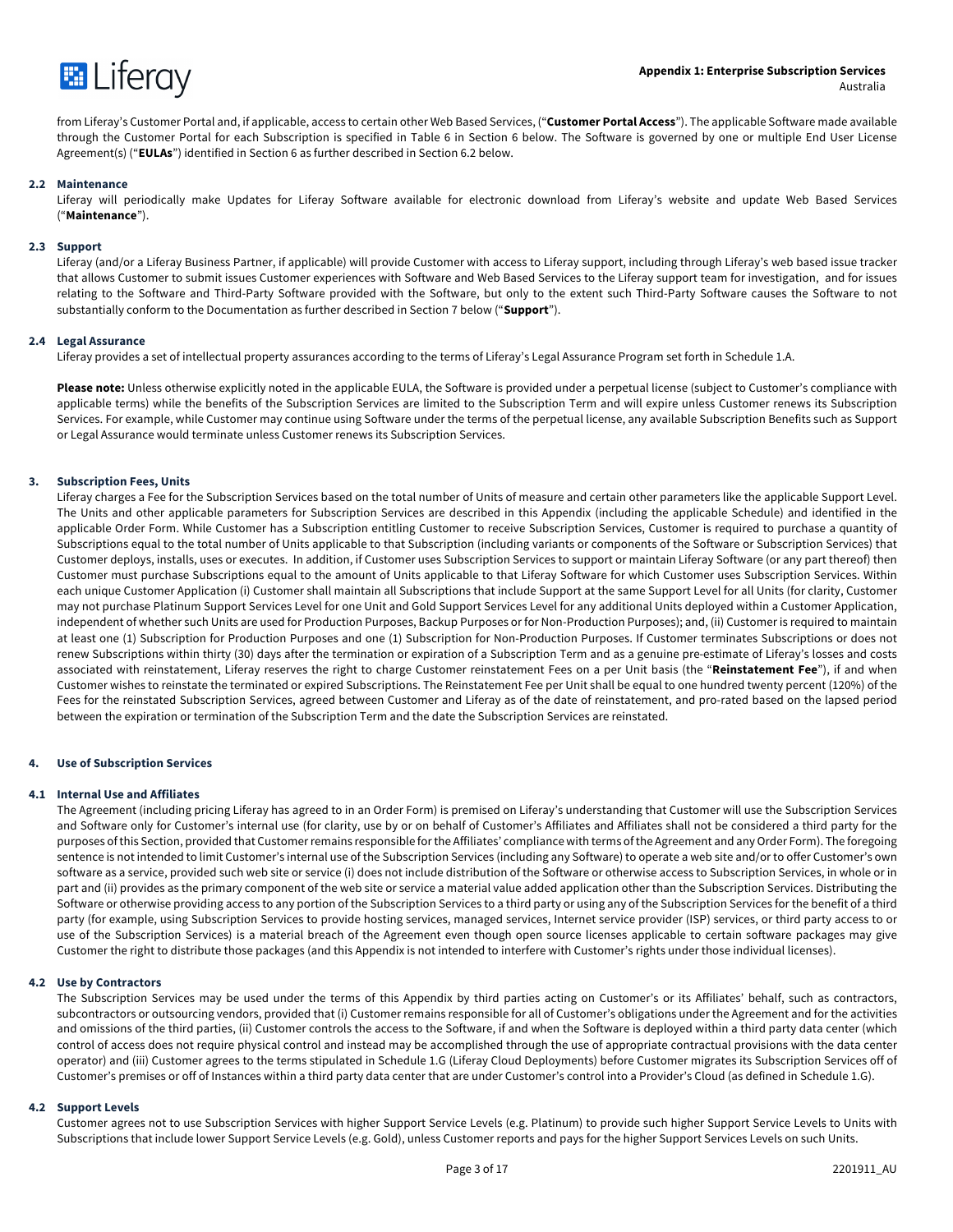

# **4.3 Transfer of Subscriptions**

Customer may transfer Subscriptions from one Unit to another Unit with the same Subscription characteristics (such as from one on-premise Instance to another on-premise Instance) without the purchase of additional Subscriptions, provided that Customer does not increase the total quantity of Units and uses the Subscriptions for the same Designated Purpose, if applicable. (Please note: transfers of Subscription Services may require Customer to contact Liferay for underlying technical administration of the transfer to ensure continuity of Services.)

# **4.4 Unauthorized Use of Subscription Services**

Any unauthorized use of the Subscription Services is a material breach of the Agreement such as, without limitation, (i) only purchasing or renewing Subscription Services based on some, but not all, of the total number of Units that Customer deploys, installs, uses or executes, (ii) providing access to Software or Software Maintenance to third parties, (iii) using Subscription Benefits to provide support to third parties, (iv) using Subscription Services in connection with any redistribution of Software, (v) using Subscription Services to support or maintain any non-Liferay Software, (vi) using Subscription Services or Software for the purpose of building a competitive product or service to the Liferay Software or Services or copying the Software's features or user interface, (vii) using the Subscription Services or Software to develop or enhance any (a) software that is not Software including but not limited to any open source version of Software (such as "Liferay Portal") or (b) derivative works of any software that is not Software; or (viii) developing Forked Software. If Customer uses any Subscription Services or Software for non-Liferay Software, Customer agrees that as a remedy in case of such breach, Customer will pay Liferay the Subscription Services Fees for each Unit for which Customer utilizes the Subscription Services or Software in connection with such software that is not Software as genuine pre-estimate of Liferay's losses and costs associated with such breach.

# **5. Subscription Term**

Unless otherwise agreed by the parties in writing, Subscription Services (i) will begin on the date Liferay accepts Customer's order for the applicable Subscriptions (please note that the foregoing does not limit Customer's obligation to pay for Subscription Services that Customer previously used but for which Customer has not paid), (ii) will run and have a minimum term of twelve (12) months, (iii) cannot be terminated for convenience by either party and (iv) may be renewed by the parties upon mutual agreement. The initial term and any renewal term are collectively referred to as the "**Subscription Term**".

# **6. Available Subscription Services, Units, EULAs**

# **6.1 Available Subscriptions**

Table 6 below sets forth various Subscriptions that Liferay offers, the applicable Unit, and the applicable EULA for Software. The applicable Schedules for each Subscription listed in Table 6 contain additional terms and conditions and information concerning the scope of the relevant Subscription Services.

| <br>۰,<br>×<br>۰,<br>×<br>۰, |
|------------------------------|
|------------------------------|

| <b>Subscriptions</b>                                                   | Unit                   | <b>EULA</b>                                                                                                                                                                                                              | Schedule*    |
|------------------------------------------------------------------------|------------------------|--------------------------------------------------------------------------------------------------------------------------------------------------------------------------------------------------------------------------|--------------|
| Liferay Digital Experience Platform (DXP)                              | Instance               | DXP and certain applications ("DXP EULA"):<br>www.liferay.com/legal/doc/eula/dxp/1001605_AU<br>Workstation/Client-side software installations ("Client-side EULA"):<br>www.liferay.com/legal/doc/eula/clients/1001605_AU | Schedule 1.B |
| Liferay Digital Experience Platform (DXP)<br><b>Elastic Deployment</b> | clock hour             | DXP Elastic Deployment EULA:<br>https://web.liferay.com/legal/doc/eula/ed/1001701                                                                                                                                        | Schedule 1.C |
| Liferay Enterprise Search Add-On                                       | Instance               | Additional Software (defined in Schedule 1.D):<br>www.liferay.com/legal/enterprise-search-eula<br>Server-side Liferay Software enabling use of Additional Software:<br>www.liferay.com/legal/doc/eula/dxp/1001605_AU     | Schedule 1.D |
| Liferay Paid Apps** Enterprise                                         | Instance               | www.liferay.com/legal/doc/eula/pa/1201601_AU                                                                                                                                                                             | Schedule 1.D |
| Designated Contact Add-On                                              | Designated<br>Contacts | N/A                                                                                                                                                                                                                      | Schedule 1.E |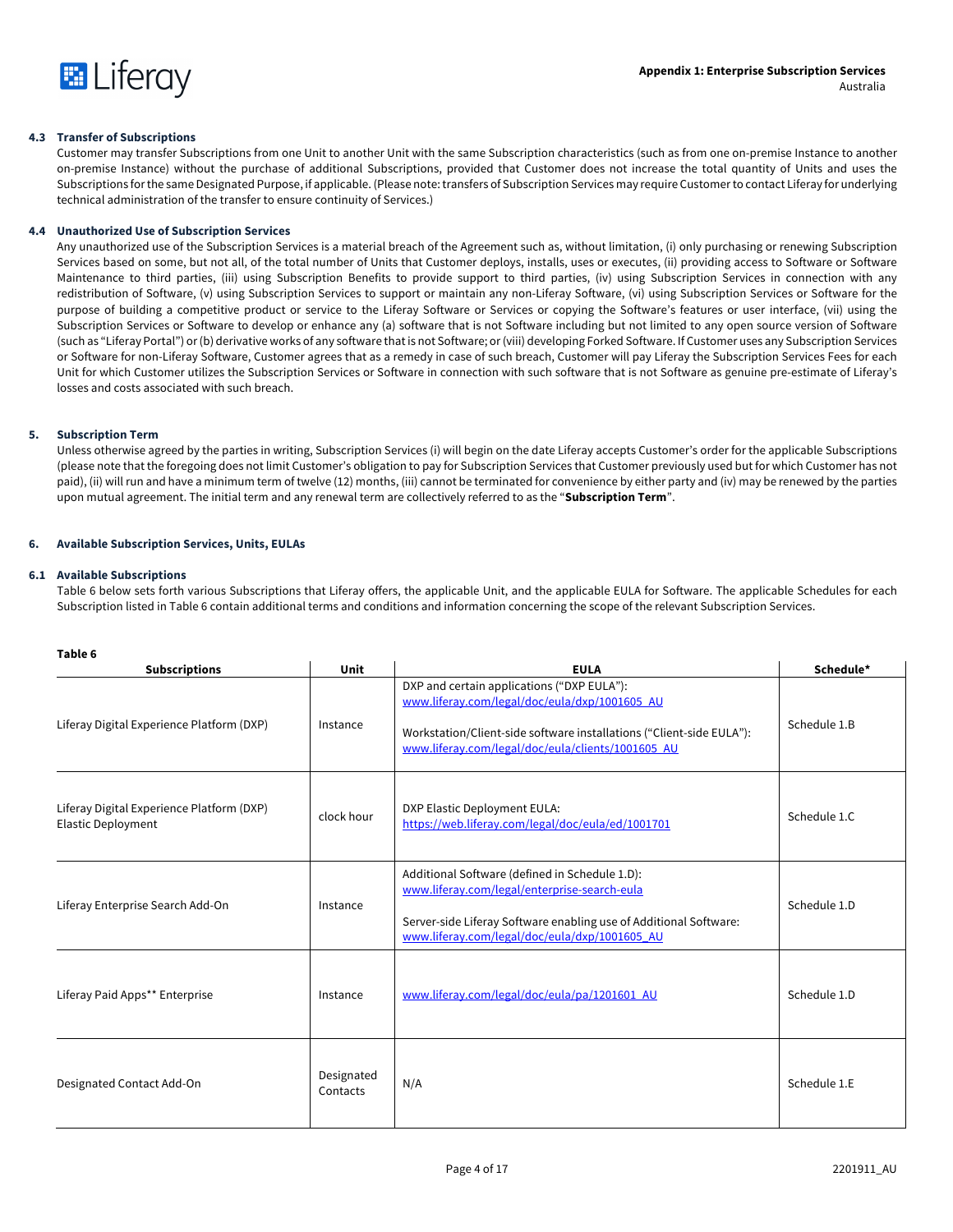## **Appendix 1: Enterprise Subscription Services**  Australia



| <b>Subscriptions</b>                                | Unit                 | <b>EULA</b>                                                                                   | Schedule*    |
|-----------------------------------------------------|----------------------|-----------------------------------------------------------------------------------------------|--------------|
| <b>Extended Premium Support</b>                     | Instance             | N/A                                                                                           | Schedule 1.E |
| Liferay Analytics Cloud                             | Plan                 | N/A                                                                                           | Schedule 1.F |
| Liferay Analytics Cloud Named Individuals<br>Add-On | Named<br>Individuals | N/A                                                                                           | Schedule 1.F |
| Liferay Analytics Cloud Page Views Add-On           | Page Views           | N/A                                                                                           | Schedule 1.F |
| Liferay Commerce                                    | Instance             | Liferay Commerce and Supplemental Software:<br><b>DXP EULA</b>                                | Schedule 1.H |
| Liferay Commerce Software Add-On                    | Instance             | Liferay Commerce Software Add-On:<br>license grant in accordance with the applicable Schedule | Schedule 1.H |

\* For the avoidance of doubt, only those Schedules applicable to Subscriptions that Customer has purchased shall apply.

\*\* Liferay Paid Apps describe a category of applications that Liferay makes available in Liferay Marketplace (www.liferay.com/marketplace) as further described in the applicable Schedule.

# **6.2 License Agreements**

To the extent the Subscriptions also include access to Software, such Software is governed by EULAs as identified in the Table above. Customer accepts and agrees to the terms of such EULA(s) as a precondition to receiving applicable Subscription Benefits in connection with such Software. The Agreement establishes the rights and obligations associated with Subscription Services and it is not intended to limit your rights to software code licensed under the terms of any open source software license.

# **7. Support Services**

Liferay will provide Support to Customer according to the following terms.

# **7.1 Severity Levels**

The Severity level for a particular Incident is determined through a mutual discussion between Customer and Liferay, and based on the business impact of the issue.

Severity 1 ("High") Incidents: A Severity 1 Incident means the (i) production system is severely impacted or completely shut down, or (ii) system operations or mission-critical applications are inoperable, or (iii) mission-critical applications that have experienced repeated material system interruptions that are effectively making the applications inoperable.

Severity 2 ("Normal") Incidents: A Severity 2 Incident means (i) the system is functioning with limited capabilities, or (ii) is unstable with periodic interruptions, or (iii) mission critical applications, while not inoperable, have experienced material system interruptions.

Severity 3 ("Low") Incidents: A Severity 3 Incident means the system is fully functional, but there are observed errors that do not impact the usability of the system.

Liferay will work on Incidents designated as Severity 1 twenty-four (24) hours a day, seven (7) days a week, ("**24x7**"), provided that if resolution of a Customer's issue requires input from members of Customer's support team and they are not available to work during those hours, Liferay reserves the right to lower the severity level to match the actual business impact, if applicable, until Customer's support team is available to support the incident on a 24/7 basis.

#### **7.2 Designated Contacts**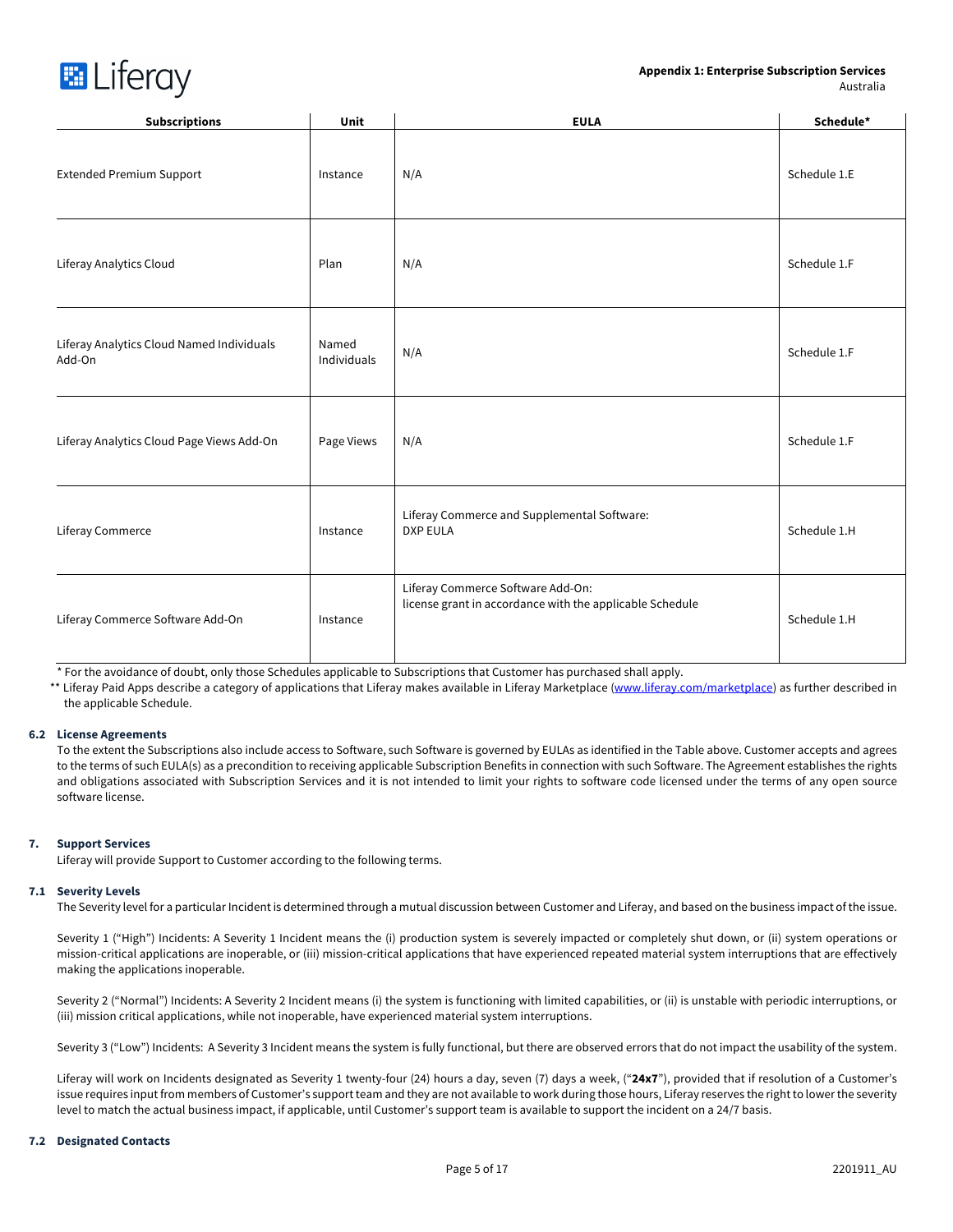

Liferay will provide Support Services to Customer only through communication with the Designated Contacts. Customer may designate up to the number of Designated Contacts described in the table below based on the number of Subscriptions for Production Purposes Customer has purchased. Customer may add Designated Contacts by purchasing additional "Designated Contact Add-on" Subscriptions (as listed in Section 6). Customer shall use commercially reasonable efforts to maintain consistent Designated Contacts during the relevant Subscription Term, provided that Customer may change its Designated Contacts from time to time as a result of changes in employment responsibilities, transfers, leaves of absence, resignation or termination of employment of such individual. Customer may not use a single Designated Contact to act as a mere forwarding service for other of Customer's personnel. **Table 7.2**

| <b>Number of Subscriptions for Production</b><br><b>Purposes</b> | <b>Designated Contacts for Gold Support Level</b> | <b>Designated Contacts for Platinum Support</b><br>Level |
|------------------------------------------------------------------|---------------------------------------------------|----------------------------------------------------------|
| 1 to 4                                                           | $\overline{2}$                                    | 3                                                        |
| 5 to 8                                                           | 4                                                 | 6                                                        |
| 9 to 12                                                          | 6                                                 | 9                                                        |
| 13 to 16                                                         | 8                                                 | 12                                                       |
| 17 to 20                                                         | 10                                                | 15                                                       |
| 21 and over                                                      | 12                                                | 18                                                       |

# **7.3 Acknowledge Receipt Times**

Customer may report Incidents to Liferay in accordance with the contact information listed within Liferay's Customer Portal, currently at https://www.liferay.com/group/customer/support/contact/world-wide-support. Once Customer has contacted Liferay about an Incident, Liferay will provide an acknowledgement of receipt within the applicable time frame specified below, in accordance with Customer's appropriate Support Services Level. Bug fixes will be delivered to Customer's Designated Contacts. As used in this Section, a receipt acknowledgment means a qualified Liferay engineer has been assigned to the Incident and has begun to work to resolve the Incident.

# **Table 7.3(A) – Platinum Level**

| <b>Severity Level</b> | <b>Acknowledge Receipt Time</b> |
|-----------------------|---------------------------------|
|                       | 1 clock hour                    |
|                       | 2 Business Hours                |
|                       | 1 Business Day                  |

# **Table 7.3(B) – Gold Level**

| <b>Severity Level</b> | <b>Acknowledge Receipt Time</b> |
|-----------------------|---------------------------------|
|                       | 4 Business Hours                |
|                       | 1 Business Day                  |
|                       | 2 Business Days                 |

#### **7.4 Support Exclusions**

Liferay is not obligated to provide Support Services in the following situations:

- i. Software has been modified, changed, damaged by Customer in any way, except as provided in the applicable Documentation or otherwise as directed by or under agreement with Liferay, with or without malicious intent;
- ii. the Incident is caused by Customer's negligence, malicious intent, hardware malfunction, or other causes beyond the reasonable control of Liferay;

iii. the Incident is caused by Third-Party Software, unless the Third-Party Software causes the Software to not substantially conform to the Documentation;

iv. Customer has been previously provided a fix for an Incident reported to Liferay and where Customer has not installed such fix within forty-five (45) days after its being given to Customer;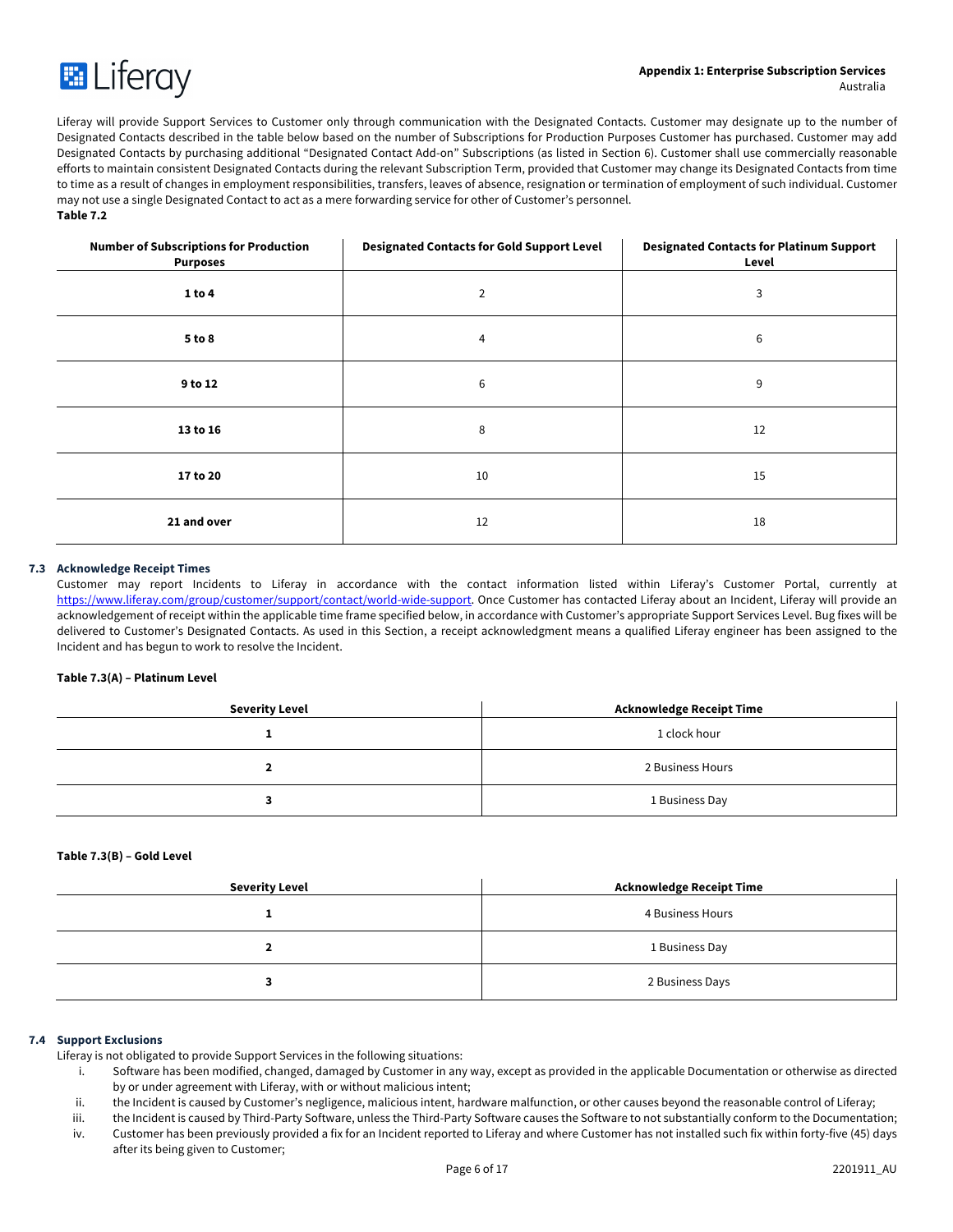

- v. the deployment environment is not approved or supported by Liferay, as identified at www.liferay.com/services/support/compatibility-matrix; and/or
- vi. Liferay has discontinued Services for the version of the Software in accordance with the EOSL Policy.

Notwithstanding the above, Liferay may nevertheless, but is not obligated to, provide Support Services to Customer in the above cases (i)-(vi).

#### **7.5 Conditions for Providing Support**

Prior to logging an Incident with Liferay, Customer will use commercially reasonable efforts to diagnose the nature of the Incident to ensure that it is resident in the Software and not a third-party application or component. During the collaborative initial phase of reporting an Incident, Customer will reciprocate a reasonable level of time and resources in accordance with the severity of Incident. Customer acknowledges that Liferay's ability to perform certain Support Services may be conditioned upon access to and completeness of certain of Customer's information as reasonably requested by Liferay. Such information may include, but is not limited to, the type of hardware Customer is using, a description of the Incident for which Customer seeks Support Services, and any other additional software Customer is using.

#### **8. End of Service Life Policy**

During the Services life cycle of a specific version of Software, the scope of Software Maintenance and Support evolves and, after a number of years, phases out for older versions of Software. The details of the Services life cycle are set forth EOSL Policy. For certain Software, Liferay offers Extended Premium Support as described in Schedule 1.E to extend the Premium Support Phase for a specific version of Software.

#### **9. Web Based Delivery**

Liferay will make available the Software (including any Updates) to Customer for electronic download from Liferay's website. Software (including any Updates) shall be considered delivered by Liferay to Customer when made available for download.

#### **10. Web Based Services**

As a precondition to the use of Web Based Services Customer agrees to comply with the Liferay Acceptable Use Policy, the most recent version of which is available at www.liferay.com/legal/doc/policies/aup/1101811 (the "**Acceptable Use Policy**") and the Terms of Services, available at www.liferay.com/legal/doc/TOS/1201911\_GL (the "**Terms of Service**"), incorporated into this Appendix by reference.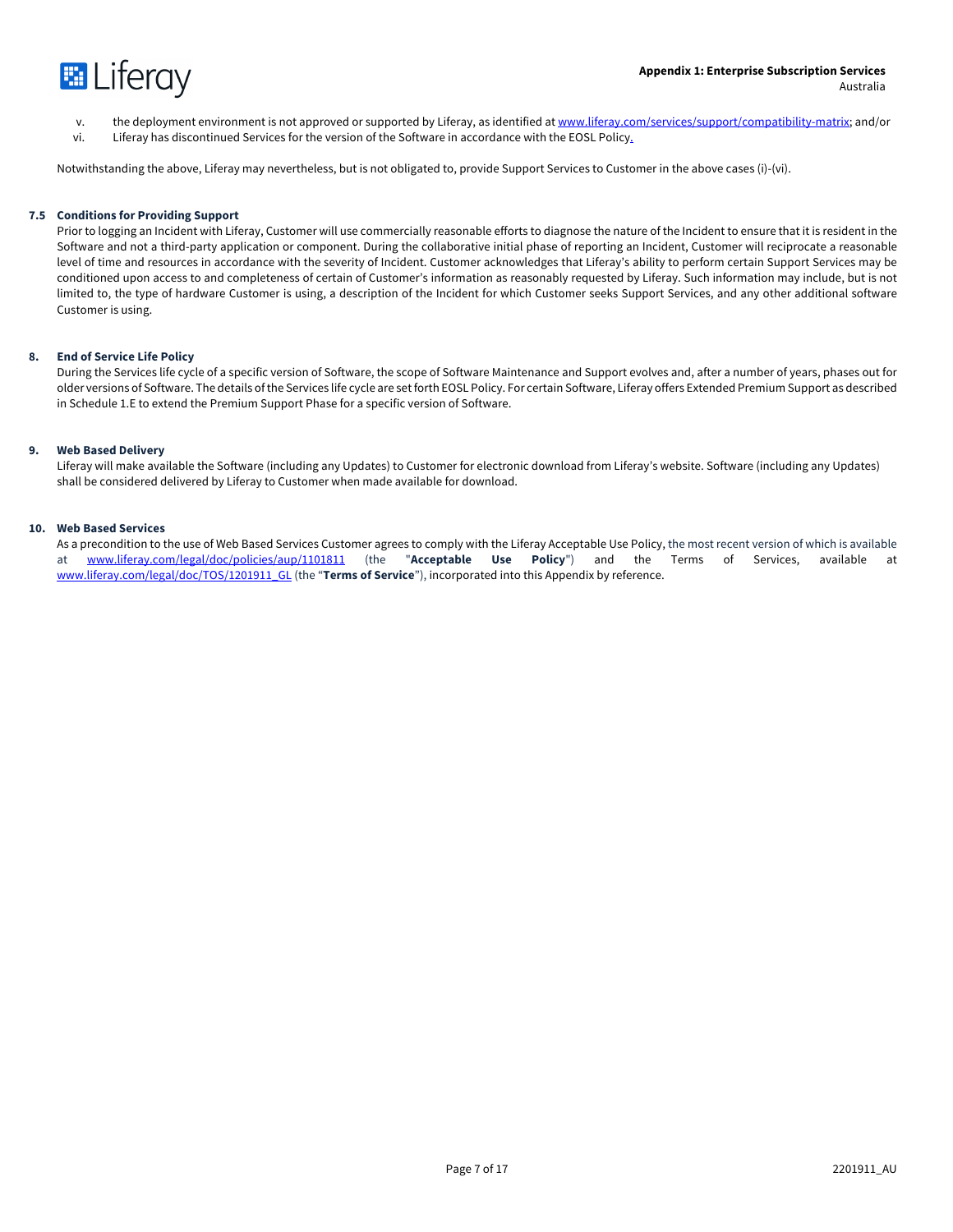# **E** Liferay **SCHEDULE 1.A:** LIFERAY LEGAL ASSURANCE

This Legal Assurance Program ("**Program**") describes certain intellectual property assurances described in Section 2 below that Liferay offers to Customer as a Subscriptions Benefit for Assured Software (as defined in Section 1 below) in addition to one or more other Subscription Benefits such as Customer Portal Access, Software Maintenance or Support as further described in the Subscription Services Appendix to which this Schedule is attached (Subscriptions including Legal Assurance are referred to as "**Eligible Subscriptions**"). The effective date of this Program ("**Program Effective Date**") is the date Customer accepts the terms of the Subscription Services Appendix including this Schedule as an integral part of the Order Form governing the Eligible Subscriptions.

There is no additional or separate Fee associated with Customer's participation in this Program. By accepting the terms of this Program as part of the Order Form, the Program automatically applies to Assured Software (as defined in Section 1 below). This Program applies regardless of whether Customer purchases the Eligible Subscription directly from Liferay or a Business Partner, provided that it is a valid Subscription evidenced by an active registration in Customer's Liferay Customer Portal account.

# **1. Assured Software**

This Program covers the Software including any Updates to the extent the relevant Units are covered by an active Eligible Subscription at the time of the Claim (as defined in Section 2) or threatened Claim (such Software referred to as "**Assured Software**").

# **2. Intellectual Property Assurances**

#### **2.1 Obligations**

If an unaffiliated third party initiates a legal action against Customer (such action, a "**Legal Action**") and the Legal Action includes an allegation that Customer's use of Assured Software directly infringes the third party's copyrights, patents or trademarks, or misappropriates the third party's trade secret rights (such allegation within a Legal Action, a "Claim") and Customer has complied with and remains in compliance with the terms of this Program, then, subject to the other terms in this Program, Liferay will (i) defend Customer against the Claim and (ii) pay costs, damages and legal fees that are included in a final judgment against Customer (without right of appeal) or in a settlement approved by Liferay that are attributable to Customer's use of the Assured Software with respect to such alleged or actual infringement.

# **2.2 Remedies**

If an injunction against Customer's use of the Assured Software is obtained pursuant to a Claim, Customer's use of Assured Software is found by a court to infringe a third party's copyrights, patents or trademarks, or misappropriates the third party's trade secret rights or if Liferay believes that such a finding, injunction or a Claim is likely, then Liferay will, at its expense and option: (i) obtain the rights necessary for Customer to continue to use the Assured Software consistent with the Agreement; (ii) modify the Assured Software so that it is non-infringing; and/or (iii) replace the infringing portion of the Assured Software with non-infringing code of similar functionality (subsections (i), (ii) and (iii) are the "**IP Remedies**"); provided that if none of the IP Remedies are available on a basis that Liferay finds commercially reasonable, then Liferay may terminate the Agreement and/or the applicable Order Form without further obligations to Customer under this Section 2.2 or any other liability for such termination, and, if Customer then returns the Assured Software that is the subject of the Claim, Liferay will refund any prepaid Fees for the Eligible Subscription(s) related to Assured Software based on the time remaining under the applicable Eligible Subscription as of the effective date of such termination. If Customer chooses not to return the Software, Customer shall bear the sole risk of any costs, damages and/or attorney's fees arising from Customer's continued use of the Assured Software following Customer's receipt of Liferay's termination notice, and shall indemnify and hold Liferay harmless from such costs, damages and/or attorney's fees.

# **2.3 Conditions**

As conditions precedent to Liferay's obligations to Customer under this Section 2, Customer must comply with the following conditions: Customer must (i) be current in the payment of all applicable Fees prior to a Claim or threatened Claim; and remain current in such payments throughout the term of the Program, (ii) notify Liferay promptly, but in no event later than ten (10) days of receipt of any Claim for which relief is sought under this Program; (iii) provide Liferay with the right to control and conduct the defense of the Legal Action (to the extent the Legal Action is related to the Claim) with counsel of its choice and to settle such Claim at Liferay's sole discretion; (iv) not assert or have asserted or have encouraged or assist any third party to assert, against Liferay or any of its Affiliates, customers or Business Partners, any claim that Liferay or a Liferay product infringes copyrights, patents or trademarks, or misappropriates trade secret rights and (v) cooperate with Liferay in the defense of the Claim.

#### **2.4 Exclusions**

Notwithstanding the foregoing, Liferay will have no obligations under Section 2 with regard to any Claim to the extent that it is based upon (i) a modification of Assured Software not made by, or at the written direction of, Liferay; (ii) Liferay's compliance with any designs, specifications or instructions provided by Customer; (iii) use of the Assured Software in combination with a product, process, step, structure, data or business methods not provided by Liferay, if the infringement or misappropriation would not have occurred without the combined use; (iv) facts or circumstances constituting a breach of the Agreement; (v) use of any release of the Assured Software if the infringement or misappropriation would not have occurred through use of a more recent release of the Assured Software; (vi) any use of the Assured Software by Customer other than for Customer's internal use (Customer's own internal use does not include, for example, providing third party use or access to ABIs, APIs or binaries of the Assured Software, or similar uses or making, offering to sell, selling, distributing and/or importing products that include Assured Software); (vii) use by Customer after notice by Liferay to discontinue use of all or a portion of the Assured Software to avoid infringement or misappropriation; (viii) a claim or lawsuit by Customer against a third party (or results from or arises out of such claim or lawsuit); or (ix) allegations associated with software, technology, products or other subject matter other than Assured Software (including, but not limited to allegations associated with the Legal Action other than the Claim, including any allegations that remain after the Claim is resolved), and Customer assumes full responsibility for fees, costs and damages associated with defending, settling and/or paying any resulting judgment or settlement in connection with software, technology or products that are not Assured Software.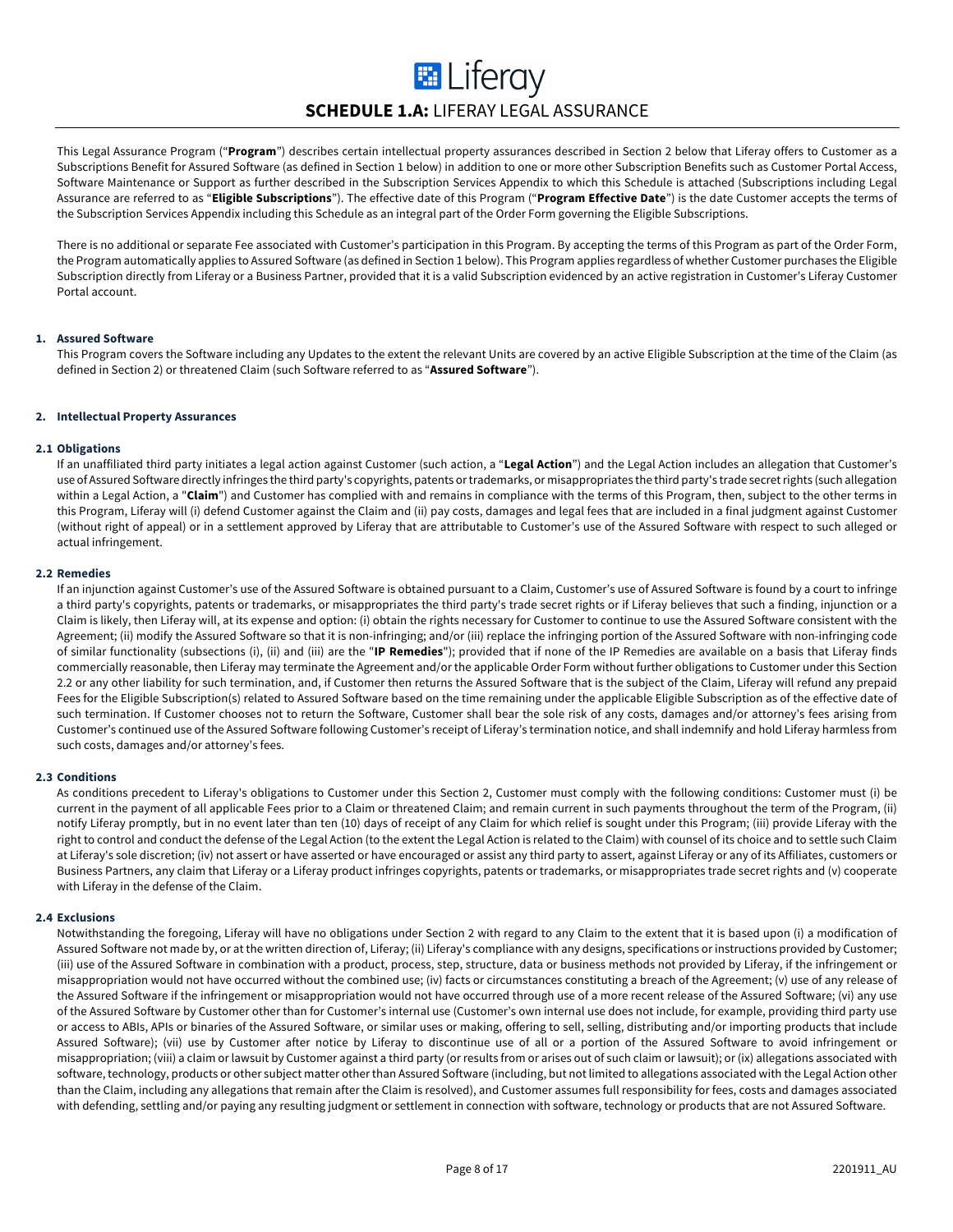

#### **3. Term**

The term of this Program will begin on the Program Effective Date and will terminate upon the expiration or termination of Customer's last active Eligible Subscription, provided that if Liferay updates or amends the Program, (i) this Program will apply only until the end of the then current Subscription Term for any active Eligible Subscriptions and (ii) Customer will have the opportunity, in Customer's sole discretion, to participate in the updated or amended Program for any additional Eligible Subscriptions or renewal terms of existing Eligible Subscriptions. If this Program expires or is terminated for any reason, Section 1 and Sections 3-5 will survive termination.

# **4. Liability**

- **4.1** Liferay will not be obligated to pay any amounts in connection with a Claim related to any period of time during which Customer does not have active and fullypaid Eligible Subscriptions related to the Assured Software. Liferay will have no obligation to Customer under this Program if, as of the Program Effective Date, Customer has received notice of allegations of infringement or are engaged in litigation concerning the subject matter of what would otherwise be a Claim under this Program or with respect to a product substantially similar to the Assured Software. If the Legal Action includes a claim that both Assured Software and non-Assured Software infringe, then Customer will be responsible for a proportional share of common fees and costs in defending such claim based on the relative proportion of Assured Software and non-Assured Software.
- **4.2** IT IS LIFERAY'S INTENT TO PROVIDE CUSTOMER A SET OF PROTECTIONS UNDER THIS PROGRAM RELATED TO CLAIMS (AS DEFINED IN SECTION 2 ABOVE). IT IS NOT LIFERAY'S INTENT TO EXPAND LIFERAY'S TOTAL LIABILITY TO CUSTOMER IN EXCESS OF THE LIABILITY LIMITATIONS, EXCLUSIONS AND EXCEPTIONS SET FORTH UNDER THE BASE AGREEMENT.
- **4.3 No express or implied warranties by Liferay or its Affiliates are created as a result of this Program. To the maximum extent permitted by law. this Program sets forth Customer's exclusive remedies and Liferay's sole obligations for claims arising from or related to copyrights, patents, trademarks, trade secrets or any other intellectual property rights and supersedes any other Liferay obligation related to the subject matter of this Program (including, but not limited to, indemnification, breach of warranty, and/or breach of contract under the Agreement or otherwise and any implied warranty of noninfringement, which is hereby disclaimed). For the avoidance of doubt, the terms of Section 2 above shall apply in the place of, and Customer expressly waives any rights, and releases Liferay from any obligations, under the terms of any other warranties or terms relating to intellectual property rights or remedies, including without limitation Legal Assurance terms or conditions that may be included in the Agreement. If there are any other applicable indemnity coverage or remedies available to Customer related to intellectual property infringement, Customer agrees that the total of all benefits payable under all such provisions will not exceed the total damages, costs, and expenses incurred by Customer, and that Liferay will pay only its proportional share of such total damages, costs, and expenses, subject to the limitations of liability set forth in the Agreement (including this Program).**

#### **4.4 Allocation of Risk**

**THIS SECTION 4 AND THE OTHER TERMS AND CONDITIONS OF THIS PROGRAM ALLOCATE THE RISKS BETWEEN THE PARTIES WITH RESPECT TO THE SUBJECT MATTER OF THIS PROGRAM. THIS ALLOCATION IS AN INTRINSIC PART AND THE BASIS OF THE BARGAIN BETWEEN THE PARTIES. WITHOUT SUCH ALLOCATION LIFERAY WOULD NOT HAVE ENTERED INTO THIS PROGRAM AND THE AGREEMENT. LIFERAY'S PRICES FOR SUBSCRIPTION SERVICES REFLECT THIS ALLOCATION OF RISKS AND THE DISCLAIMER OF WARRANTIES, EXCLUSIONS AND LIMITATION OF LIABILITY SPECIFIED HEREIN. THE LIMITATIONS, EXCLUSIONS AND DISCLAIMERS CONTAINED IN THIS PROGRAM APPLY, EVEN IF ANY REMEDY (INCLUDING ANY LIMITED OR EXCLUSIVE REMEDY) PROVIDED FOR IN THIS PROGRAM FAILS IN ITS ESSENTIAL PURPOSE.**

### **5. Miscellaneous**

- i. This Program is binding on the parties to the Order Form, and nothing in this Program confers upon any other person or entity any right, benefit or remedy of any nature whatsoever.
- ii. The delay or failure of either party to exercise any rights hereunder will not constitute or be deemed a waiver or forfeiture of such rights. No waiver will be valid unless in writing and signed by an authorized representative of the party against whom such waiver is sought to be enforced. By express agreement of the parties and as an intrinsic part of the bargain between the parties if any provision of this Program is held invalid or unenforceable for any reason, this Program will be deemed invalid in its entirety.
- iii. This Program represents the final, complete and exclusive statement of the agreement between the parties with respect to the subject matter of this Program, and all prior written agreements and all prior and contemporaneous oral agreements with respect to the subject matter of this Program are merged herein.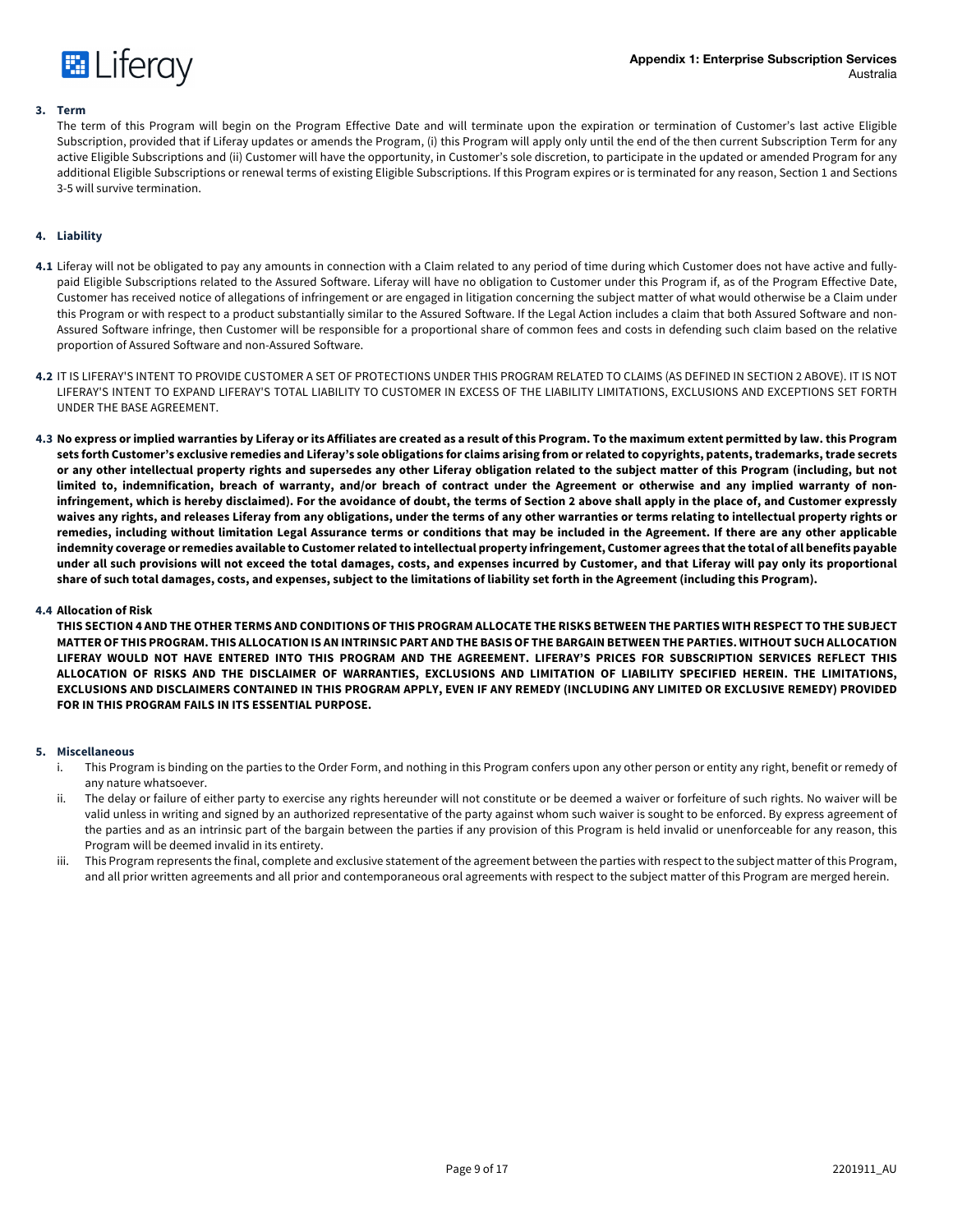# **SCHEDULE 1.B:** LIFERAY DIGITAL EXPERIENCE PLATFORM SUBSCRIPTIONS

**E** Liferay

# **1. Liferay Digital Experience Platform Subscriptions**

A Liferay Digital Experience Platform ("DXP") Subscription provides Customer the following Subscription Benefits during the Subscription Term and on a per Unit basis: Customer Portal Access, Software Maintenance, Support and Legal Assurance.

The Unit by which Liferay measures a Customer's use of the Liferay DXP Subscription Services is an Instance of the DXP component known as "Liferay Digital Experience Platform". The price per Unit is defined by the Sizing of the Instance. Customers must purchase the appropriate number and type of Liferay DXP Subscriptions based on the number and Sizing of Instances of Liferay Digital Experience Platform as described in the following table:

| <b>Sizing</b> | Number of Cores or vCPUs that will be accessible by each Instance |
|---------------|-------------------------------------------------------------------|
|               | Up to eight (8)                                                   |
|               | Up to twelve (12)                                                 |
|               | Up to sixteen (16)                                                |
|               | Seventeen (17) or more                                            |

If the number of Instances that Customer deploys, installs, uses or executes exceeds the number of Instances for which Customer has an active Liferay DXP Subscription, Customer is required to purchase additional Liferay DXP Subscriptions to cover this exceeding number of Instances. If Customer's Liferay DXP Subscription is used for an Instance that exceeds the allotted Sizing for such Instance, Customer is required to purchase the appropriate Sizing of Instance to cover the exceeded capacity.

Liferay DXP Subscriptions are available in two Support Levels - Gold and Platinum.

Liferay DXP Subscriptions are priced depending on the Designated Purpose. Liferay DXP Subscription pricing is available for the following Designated Purposes: Non-Production, Production or Backup.

Within each unique Customer Application (i) Customer shall maintain all Liferay DXP Subscriptions at the same Support Level for all Units (for clarity, Customer may not purchase Platinum Support Services Level for one Unit and Gold Support Services Level for any additional Units deployed within a Customer Application, independent of whether such Units are used for Production Purposes, Backup Purposes or for Non-Production Purposes); and, (ii) Customer is required to maintain at least one (1) Subscription for Production Purposes and one (1) Subscription for Non-Production Purposes.

For Development Purposes, Customer's Liferay DXP Subscription includes developer licenses accessible through the Customer Portal during the Subscription Term. Each developer license provides Customer an entitlement to use the Liferay Digital Experience Platform for Development Purposes only and limited to use on one (1) development workstation and for up to ten (10) unique IP addresses, as further described in the applicable EULA.

# **2. Supplemental Software Conditions**

Liferay DXP Subscriptions also include access to Software solutions and tools for download from Liferay's website. Except for the cases listed below, the Software is licensed under the DXP EULA as defined in Table 6 of the Appendix and the Liferay DXP Subscription includes access to Software Maintenance, Support and Legal Assurance for such Software.

- **Workstation and Client-Side installations of Software.** Some Software provided as part of Liferay DXP is designed to be used on workstations, e.g. Software provided for Development Purposes or to be used on the client-side as connectors to server based software. These Software components are identified at https://liferay.com/legal/client-side and subject to a Client-side EULA identified in Table 6 of the Appendix. Any Updates in response to Incidents reported for workstation and client-side installations of Software are generally limited to new versions and releases of the affected Software due to additional collaboration required with development teams for analysis of root causes. Liferay may nevertheless provide software fixes, updates, upgrades, enhancements, additions, corrections, modifications, when and if they are made available.
- **Free Liferay Subscription Apps.** Access to Free Liferay Subscription Apps is included with a Liferay DXP Subscription without additional Subscription Fees and made available in the "Subscription App" category of Liferay's Marketplace (displayed as "Free" Apps), rather than through Customer Portal.
- **Liferay Lab Apps.** Liferay provides certain preview-based technology called "Liferay Labs Apps" without any Subscription Benefits.

#### **3. Liferay Connected Services**

With Customer's Liferay DXP Subscription, Customer also receives access to cloud based services known as "Liferay Connected Services". Liferay Connected Services ("LCS") allows Customer to manage and monitor Customer's Liferay DXP Subscriptions. LCS is provided under the Terms of Service and require the download and installation of Software that is available for electronic download from Liferay's website, licensed under the DXP EULA referenced above.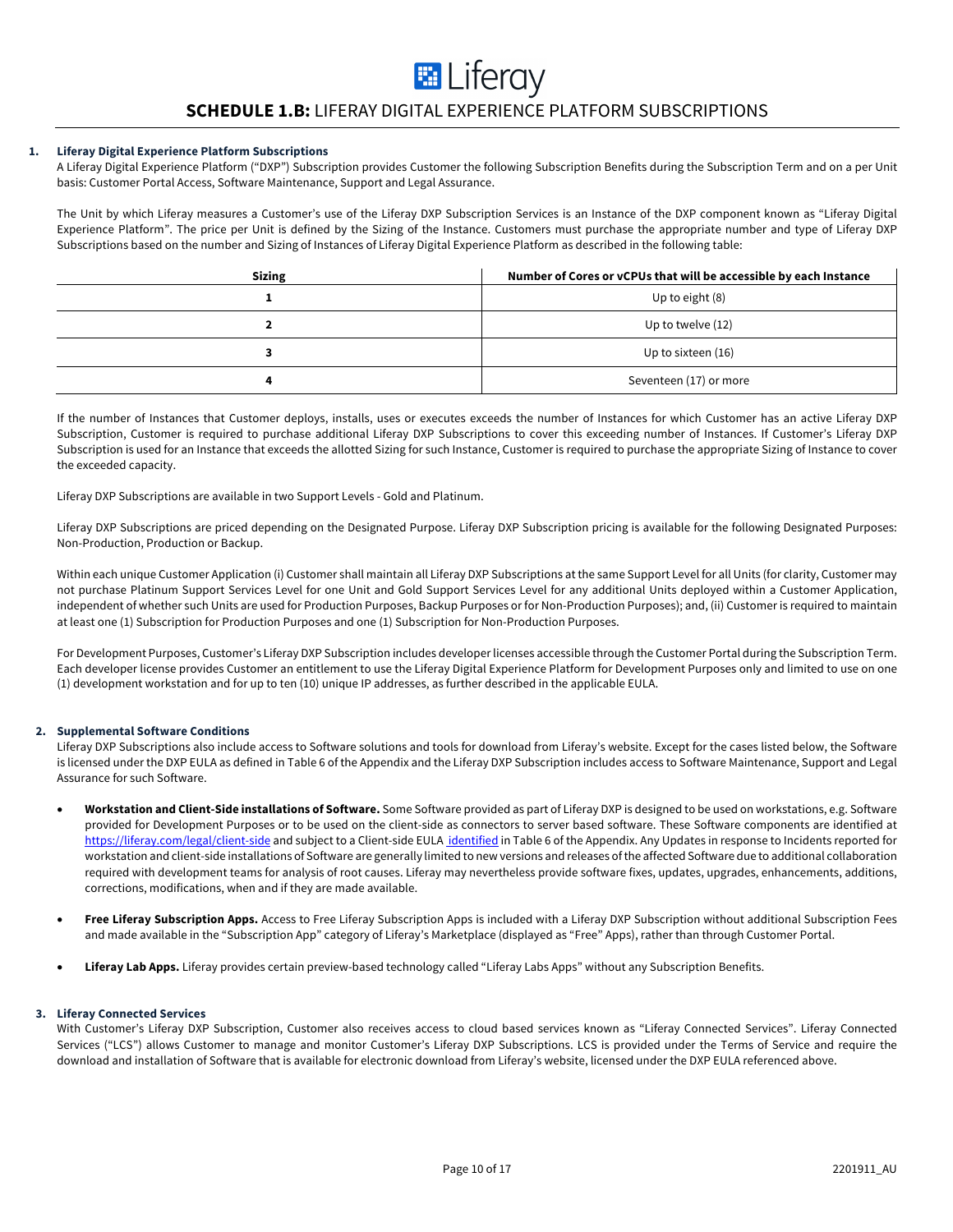**E** Liferay

# **SCHEDULE 1.C:** LIFERAY DIGITAL EXPERIENCE PLATFORM ELASTIC DEPLOYMENT **SUBSCRIPTIONS**

Elastic Deployment allows Customer to deploy, install, use or execute additional Instances of Base Subscriptions (as defined below) on demand and in excess of the number of Instances for which Customer maintains active Subscriptions ("Elastic Deployment").

Elastic Deployment is only available to Customers that meet the following requirements:

- 1. Customer must maintain at least two (2) active Liferay Digital Experience Platform (DXP) Subscriptions ("**Base Subscriptions**");
- 2. Only Instances used for Production Purposes may qualify as Base Subscriptions (i.e., Instances used for Non-Production or Backup Purposes do not count);
- 3. Customer must maintain Platinum Support Level for the Base Subscriptions;
- 4. Customer must use Liferay Connected Services (LCS); and
- 5. Customer must have purchased the Base Subscription from Liferay or a Business Partner subject to the Agreement.

Elastic Deployment Instances must include Platinum Level Support, Maintenance and Legal Assurance.

The Unit by which Liferay measures Customer's Elastic Deployment is the number of clock hours during which Customer utilizes each additional Instance. The total use of any Elastic Deployment during a calendar quarter will be rounded up to the nearest clock hour.

The price per Unit is defined by the Sizing of the additional Instance that Customer utilizes.

| <b>Sizing</b> | Number of Cores or vCPUs that will be accessible for each Instance |
|---------------|--------------------------------------------------------------------|
|               | Up to eight (8)                                                    |
|               | Up to twelve (12)                                                  |
|               | Up to sixteen (16)                                                 |
|               | unlimited                                                          |

Liferay will issue an invoice to Customer for Fees applicable to use of Elastic Deployment after each calendar quarter that Customer deploys, installs, uses or executes Elastic Deployment Instances and Customer will pay such invoice(s) in accordance with the Agreement. Unless otherwise specified in the applicable Order Form or another written agreement, the price per Unit is set forth on the pricing page accessible through Customer Portal and may be updated by Liferay from time to time.

LCS will report the start time and end time of each connected Instance, as measured by the start time and end time of the JVM associated with the Instance ("Instance Uptime"). For the avoidance of doubt, the Instance Uptime may differ from other third-party calculations that rely on site availability vs. JVM activity, for example, due to the use of an elastic load balancer. Reported Instance Uptime may also differ from other calculations if Instances are abruptly shut-down through methods other than those recommended by Liferay. Chargeable Uptime is defined as the total Instance Uptime of all Instances that exceed the number of purchased annual Liferay DXP Subscriptions and will be rounded up to the nearest hour for billing purposes.

Each Elastic Deployment Instance is subject to terms of the EULA located at https://web.liferay.com/legal/doc/eula/ed/1001701, and not the DXP EULA as defined in Table 6 of the Appendix.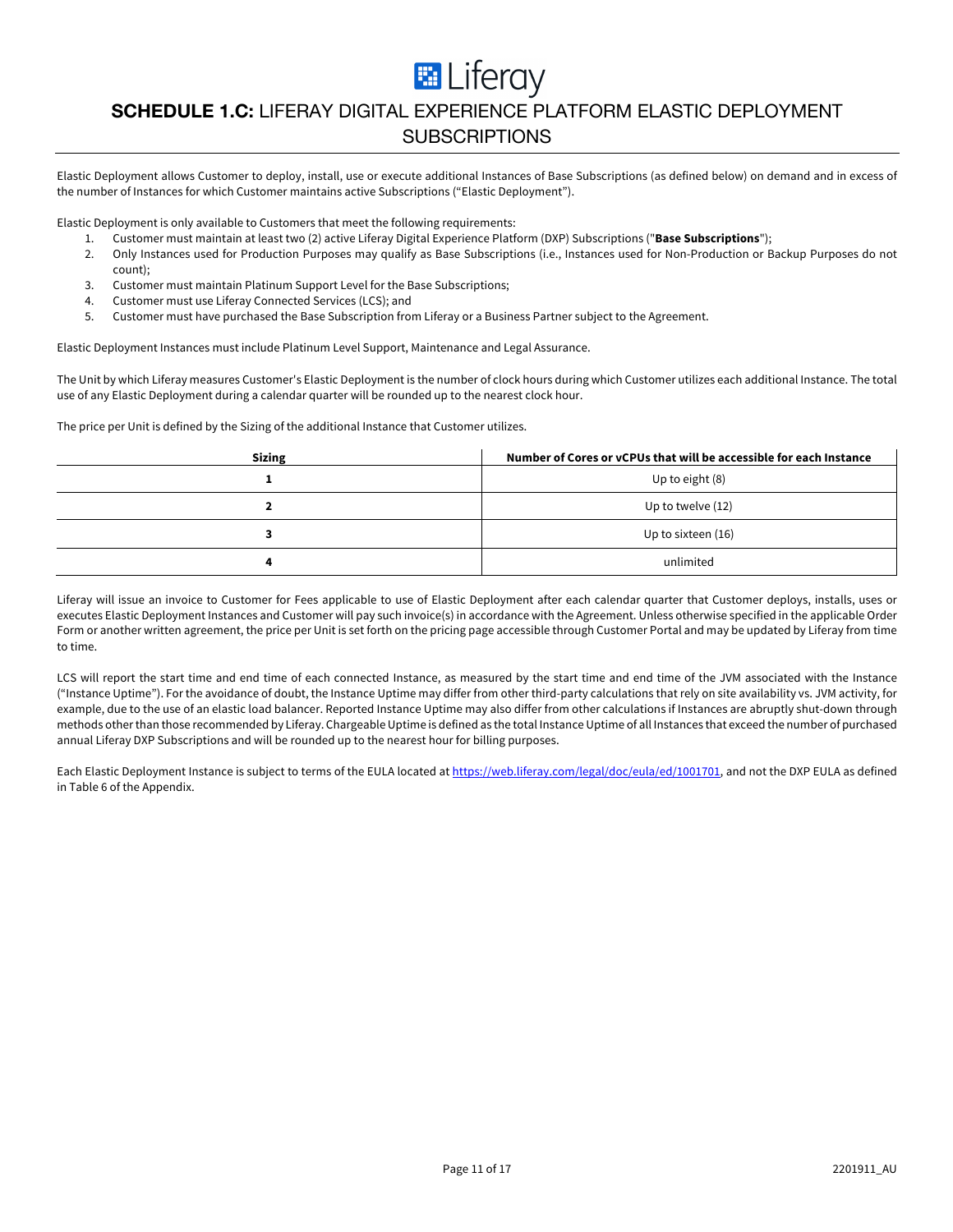# **SCHEDULE 1.D:** LIFERAY ADD-ON AND PAID APPS ENTERPRISE SUBSCRIPTIONS

**E** Liferay

#### **1. Liferay Add-On Subscriptions**

Add-On Subscriptions are those Subscriptions that Liferay makes available to add additional functionality or capacity to an existing Liferay DXP Subscription as further described below. An Add-On Subscription requires an active Liferay DXP Subscription at the time of purchase. Add-On Subscriptions entitle Customer to Customer Portal Access as a Subscription Benefit, as well as any other Subscription Benefits set forth below.

#### **1.1 Enterprise Search**

A Liferay DXP Subscription as described in Schedule 1.C includes a Third Party Software search server by default. Liferay offers Enterprise Search Add-On Subscriptions that provide additional Third Party Software ("**Additional Software**") for additional functionality and capabilities.

Enterprise Search Add-On Subscriptions include Support and Maintenance for both the default search server and the Additional Software, as applicable, provided that Support (i) requires an active underlying Liferay DXP Subscription and (ii) will be provided by Liferay at the same Support Level as the underlying Liferay DXP Subscription. Any provider of such Third Party Software will have no obligation to provide support directly to Customer.

The Additional Software is made available for download from the Third Party Software provider's website with the purchase of the applicable Add-On Subscription and is licensed under the EULA(s) located at: www.liferay.com/legal/enterprise-search-eula. Any server-side Liferay Software that enables the use of the Additional Software provided under either Enterprise Search Add-On Subscription is governed by the terms and conditions of the Liferay DXP EULA as set forth in, Table 6, in the body of this Appendix, above.

The Unit for Enterprise Search Add-On Subscription is an Instance.

Enterprise Search Add-On Subscriptions and the Additional Software may only be used with Liferay DXP Software.

#### **2. Liferay Paid Apps Enterprise Subscriptions**

Liferay Paid Apps are those Liferay Subscription Apps that are subject to Fees (displayed as "Paid Apps") and are not Free Liferay Subscription Apps from Liferay. Liferay Paid Apps require an active Liferay DXP Subscription at the time of purchase. A Liferay Paid App Subscription may only be used with Liferay Software.

A Liferay Paid App Enterprise Subscription provides Customer the following Subscription Benefits during the Subscription Term and on a per Unit basis: Customer Portal Access, Software Maintenance, Support and Legal Assurance, provided that Support requires an active underlying Liferay DXP Subscription. The Support Level is dependent on the Support Level for Customer's underlying Liferay Portal Enterprise or Liferay DXP Subscription.

The Unit for Liferay Paid Apps Enterprise Subscriptions is an Instance.

Liferay Paid App Enterprise Subscriptions are available as "Standard" and "Developer" versions. The Developer versions have a limitation of ten (10) unique IP addresses.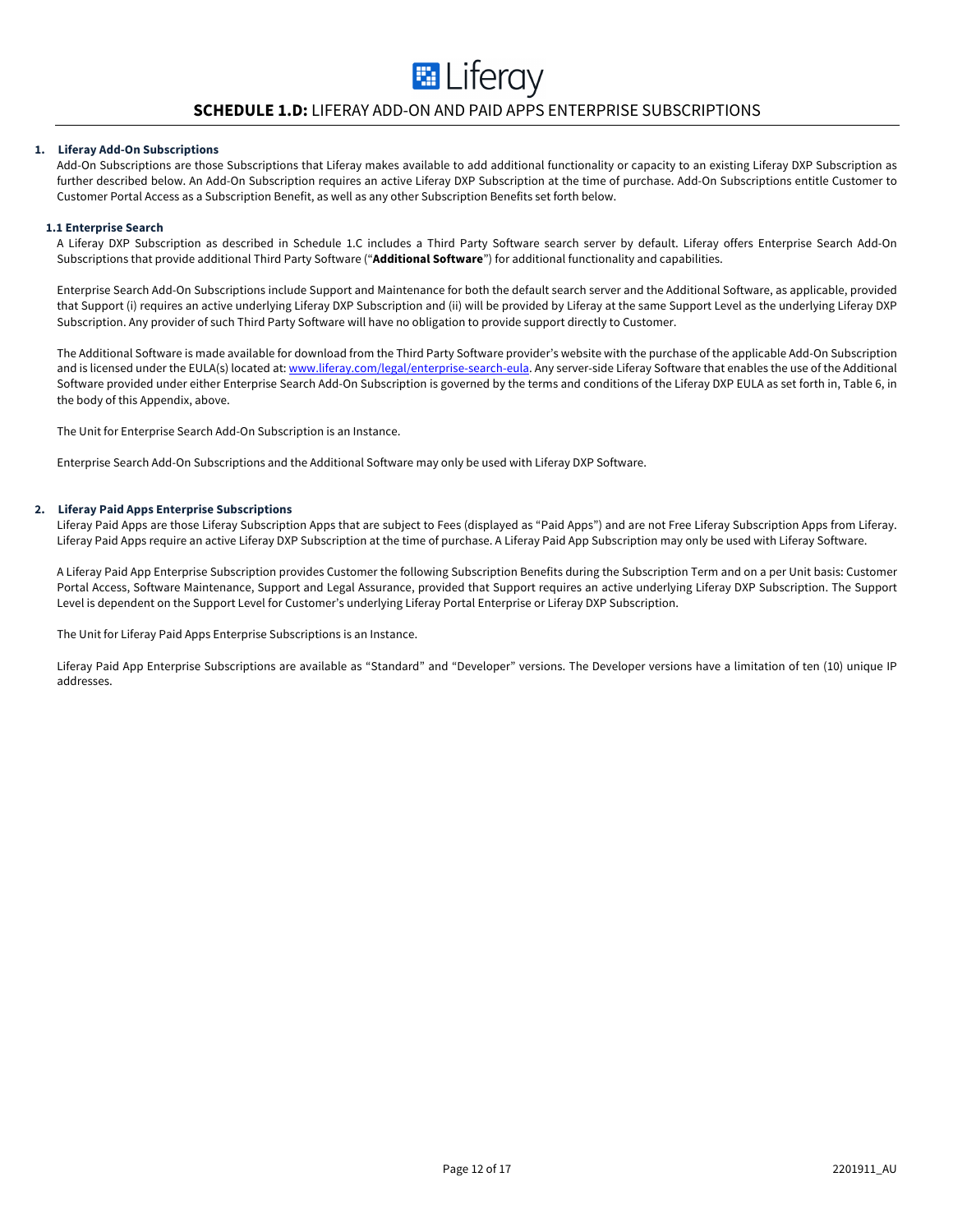# **1. Designated Contact Add-On Subscription**

Designated Contact Add-on Subscriptions are available as optional Add-On Subscriptions to an active Liferay DXP Subscription, if Customer maintains Support Levels Gold or Platinum.

Designated Contact Add-On Subscriptions entitle Customer to an additional Designated Contact. The Unit for Designated Contact Add-On Subscriptions is the number of additional Designated Contacts.

# **2. Extended Premium Support Subscription**

The Extended Support Subscription extends the benefits associated with the Premium Support Phase for Software Maintenance and Support beyond the end of Premium Support Phase, as defined in the EOSL Policy. Extended Premium Support Subscriptions must be purchased before the Premium Support Phase ends (as defined in the EOSL Policy).

Each Extended Premium Support Subscription requires an underlying and active Liferay DXP Subscription with Gold or Platinum Support. For example, the Liferay Extended Premium Support Subscription is not available for Customer Applications for which Customer does not have an active Liferay DXP Subscription.

If purchased, the Extended Premium Support Subscription is provided for a period of up to three (3) years immediately following the end of the Premium Support Phase. The Unit, Designated Purpose and Support Level for Liferay Extended Premium Support Subscriptions are the same as for Customer's underlying active Liferay DXP Subscriptions.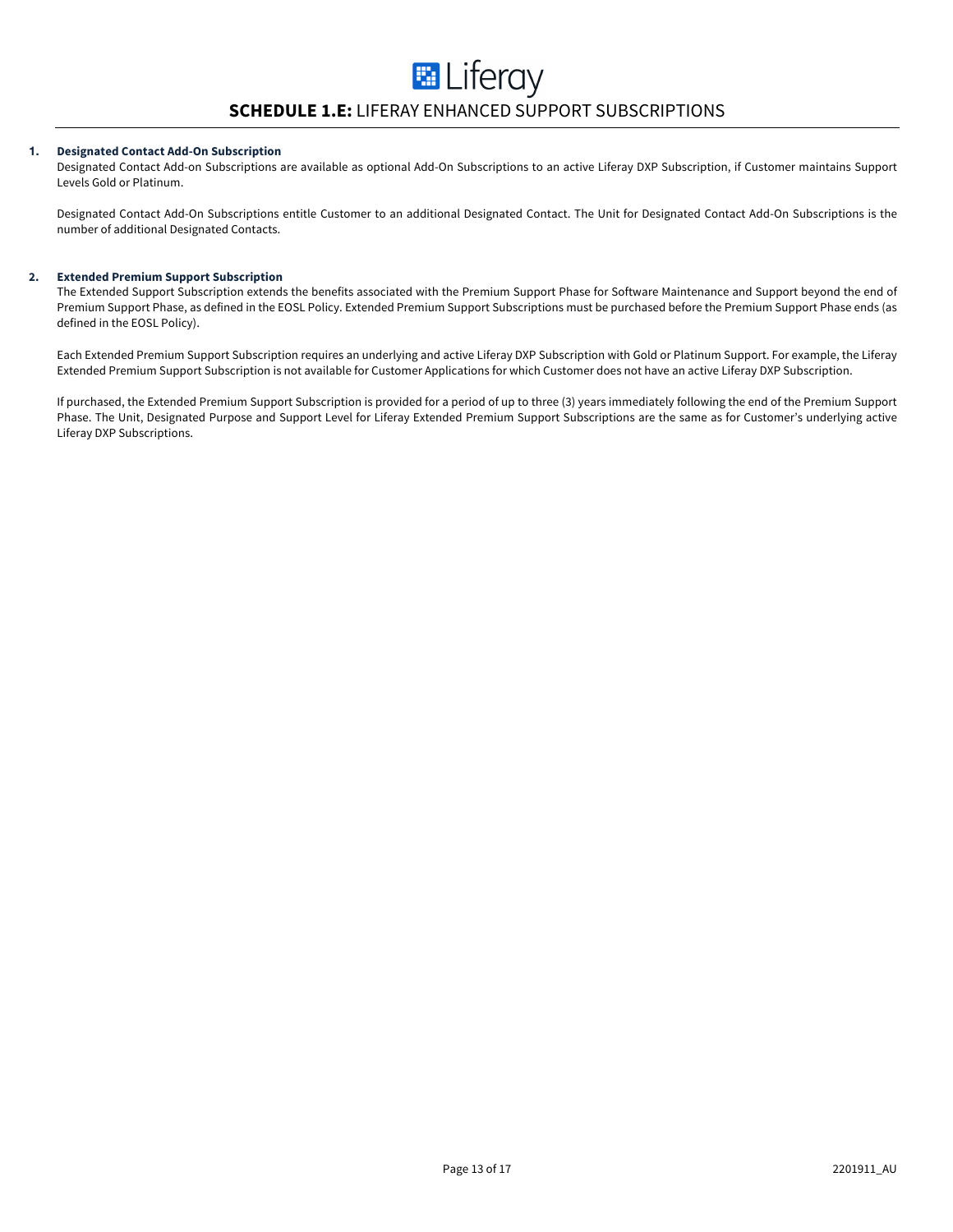# **E** Liferay

# **SCHEDULE 1.F:** LIFERAY ANALYTICS CLOUD AND ANALYTICS CLOUD ADD-ON SUBSCRIPTIONS

# **1. Liferay Analytics Cloud Subscription**

The Unit for Liferay Analytics Cloud ("LAC") Subscription is a Plan. The Pricing for each Plan is defined by the maximum number of Named Individuals and maximum number of Page Views as set forth in the Table below:

| Plan              | <b>Max. Number of Named Individuals</b> | Max. Number of Page Views |
|-------------------|-----------------------------------------|---------------------------|
| <b>Business</b>   | 10,000                                  | 5,000,000                 |
| <b>Enterprise</b> | 100,000                                 | 60,000,000                |

\*Each Plan provides for an unlimited number of Users.

Customers must acquire a LAC Subscription with the appropriate Plan (**Business or Enterprise**) based on the estimated number of Named Individuals visiting Customer's Page and Page Views within the applicable Subscription Term. If the number of Named Individuals or Page Views for which Customer utilizes LAC Subscription exceeds the number of Named Individuals or Page Views for which Customer has an active LAC Subscription within the applicable Subscription Term, Customer is required to immediately upgrade to the appropriate Plan or purchase appropriate LAC Add-On Subscriptions as set forth in Section 2, below, to cover this exceeding number of Named Individuals or Page Views, respectively, for the remainder of the Subscription Term. The Fees for the higher Plan or Add-On Subscriptions will be applied on pro-rata basis to the remainder of the Subscription Term beginning with the day on which either the maximum number of Named Individuals or Page Views is exceeded, whichever occurs first.

During the Subscription Term, Customer's LAC Subscription provides Customer with the following Subscription Benefits: Access to Customer Portal including access to the LAC Cloud Service, subject to the Terms of Service, and Support. Documentation applicable to LAC can be accessed at: https://help.liferay.com.

Liferay intends to periodically update, upgrade, backup, improve and/or discontinue certain functionality associated with LAC and Customer's user experience. As a result, LAC may be substantially modified. Liferay reserves the right at any time to change and/or discontinue any or all of LAC (including the underlying platforms and application programming interfaces ("APIs") and/or application binary interfaces ("ABIs") which may inhibit Customer's ability to use existing applications. Liferay will use reasonable efforts to provide advance notice of material changes to LAC on the applicable LAC Services website.

Support for LAC will be provided through a web-based issue tracker application. Customers may submit Incidents relating to LAC via chat. In addition, Customers utilizing LAC Subscriptions with the Enterprise Plan may report Incidents via phone. Chat and phone-based Support will be available during the Business Hours. Notwithstanding anything to the contrary set forth in Section 7.3 of the Appendix, Acknowledge Receipt Time for Incidents relating to LAC shall be one (1) Business Day irrespective of the channel used to submit an Incident, whereby priority will be given to the Incidents submitted by the customers utilizing LAC Subscriptions with the Enterprise Plan. Liferay is not obligated to provide Support if the Incident relates to Customer's integration of Services with data sources based on any technology that is not software known as "Liferay DXP" or other technology not supported in accordance with https://liferay.com/services/support/compatibilitymatrix.

Free trial access to LAC Subscriptions are available. Such free trials grant Customers up to 300,000 Page Views or 1,000 Named Individuals, for up to three (3) months.

# **2. Liferay Analytics Cloud Add-On Subscriptions**

Customer may incrementally increase the Named Individual or Page View limits of its Business or Enterprise Plan by purchasing an appropriate LAC Add-On Subscription with the appropriate Plan, e. g. a LAC "5,000 Named Individuals" Add-On Subscription increases the maximum number of Named Individuals by 5,000 Named Individuals, while a LAC "5,000,000 Page Views" Add-On Subscription increases the maximum number of Page Views by 5,000,000 Page Views.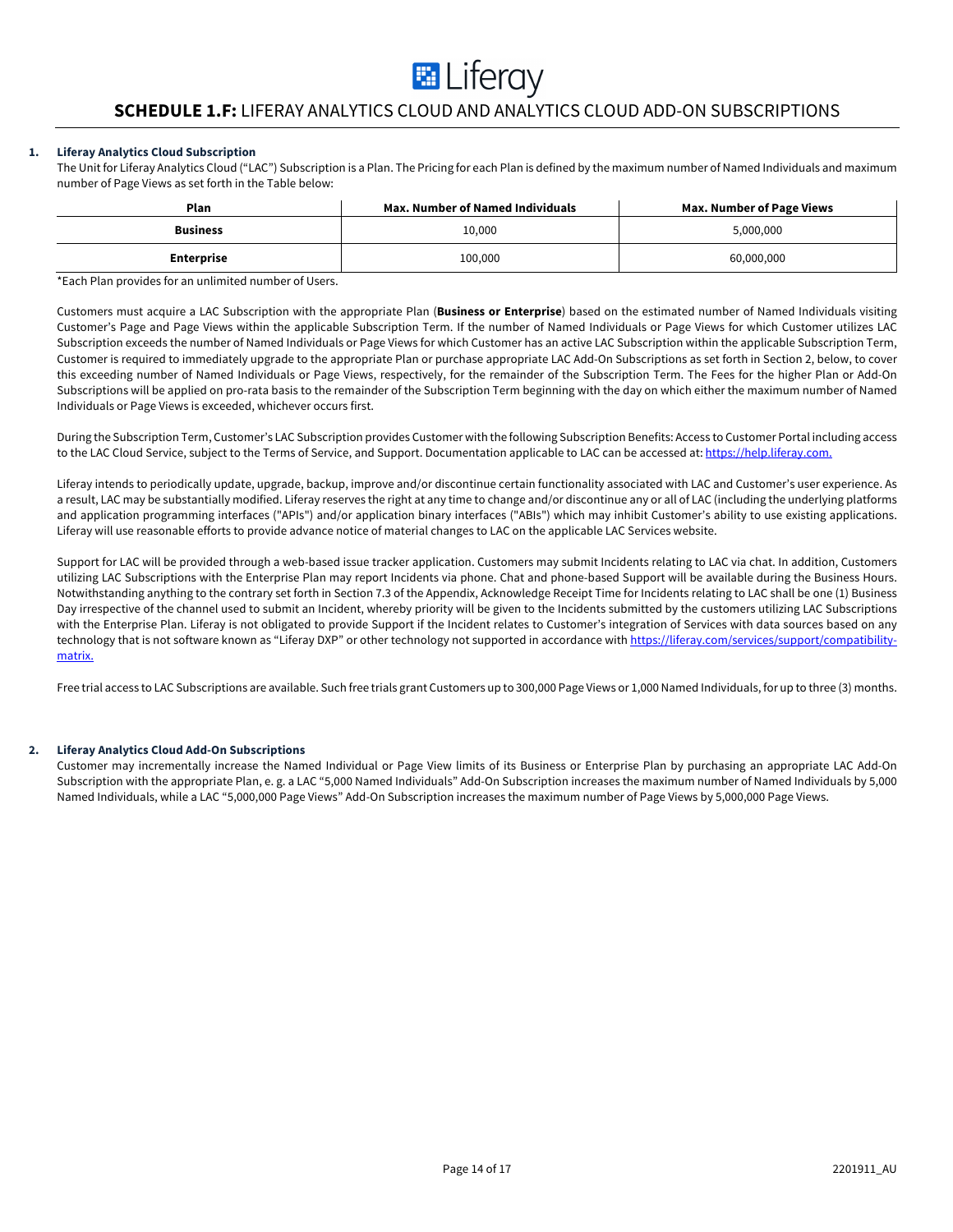# **E** Liferay **SCHEDULE 1.G:** LIFERAY CLOUD DEPLOYMENTS

# **1. General**

This Schedule establishes the terms and conditions under which Customer may use Subscription Services including any Software in a third party's ("**Provider**") hosted computing infrastructure of shared resources that provides Virtual CPUs to Customer on-demand ("**Cloud**"). These terms and conditions are in addition to the terms and conditions contained in the Appendix to which this Schedule is attached and supersede the terms of the Appendix in case of a conflict. These terms and conditions are separate from and in addition to any agreement between Customer and a Provider. Fees for Subscription Services do not include any Provider Cloud services. Liferay is not a party to Customer's agreement with the Provider and is not responsible for providing access to or support for a Provider's Cloud or any other obligations of Provider under such separate agreement.

# **2. Eligible Subscriptions and Units**

The following table sets forth the Liferay Subscriptions eligible for use in a Provider's Cloud ("**Portable Subscriptions**") and the applicable Unit for Customer's Portable Subscriptions for both physical deployments and in a Provider's Cloud. Certain software components or functionality of the Software contained in the Subscription (or Add-On Subscription) may not be available or supported when used in the Provider's Cloud.

| ۰,<br>×<br>۰, |  |
|---------------|--|
|---------------|--|

| .<br><b>Portable Subscription</b>   | Unit when used for physical deployments or within a Provider's Cloud |  |
|-------------------------------------|----------------------------------------------------------------------|--|
| Liferay Digital Experience Platform | Instance                                                             |  |
| <b>Liferay Paid Apps Enterprise</b> | Instance                                                             |  |
| <b>Extended Premium Support</b>     | Instance                                                             |  |

#### **3. Preconditions**

Customer may transfer Customer's Subscriptions to and use the Subscriptions in a Provider's Cloud provided that Customer (i) complies with the Agreement and (ii) completes the registration within the Liferay Customer Portal at www.liferay.com/group/customer/forms/cloud-registration.

#### **4. Subscription Services in the Cloud**

#### **4.1 Use of Subscription Services in the Cloud**

Customer may use the Subscription Services and Software only for Customer's own internal use within a Provider's Cloud (which includes Customer's internal use to operate a web site and/or to offer Customer's own software as a service, provided such web site or service does not include a distribution of the Software or Subscription Services, in whole or in part). Distributing the Software or any portion of the Subscription Services to a third party or using any of the Subscription Services for the benefit of a third party is a material breach of the Agreement, even though the open source licenses applicable to individual components of the Software may give Customer the right to distribute those components (and the Agreement is not intended to interfere with Customer's rights under those individual licenses).

#### **4.2 Access to Software and Software Maintenance**

Software available through Customer Portal Access and associated Software Maintenance including any Updates will be made available to Customer for download for transfer by Customer to the Cloud. The Software is governed by the End User License Agreement referenced in the Appendix.

#### **4.3 Support**

Liferay will provide support for Units deployed in a Provider's Cloud to Customer pursuant to the terms of the Appendix.

#### **5. Subscription Term**

A transfer of Subscriptions to a Provider's Cloud does not change the Subscription Term.

#### **6. Reporting**

Customer agrees that the number of simultaneous Units Customer deploys, installs, uses or executes in a Provider's Cloud will not exceed the equivalent total number of Units transferred from a physical environment. If Customer deploys, installs, uses or executes more Units in a Provider's Cloud or uses any Subscription Services, including any Software, outside the Provider's Cloud, Customer will promptly notify Liferay in writing and Customer is required to purchase Subscriptions in a quantity equal to the total number of Units (including variants or components thereof) that Customer deploys, installs, uses or executes as set forth in the Appendix, including this Schedule. Failure to comply with this Section 6 will be considered a material breach for the purposes of the Agreement, and will (without limiting its other rights or remedies) entitle Liferay to suspend the Subscription Services or terminate the Agreement and/or the applicable Order Form(s).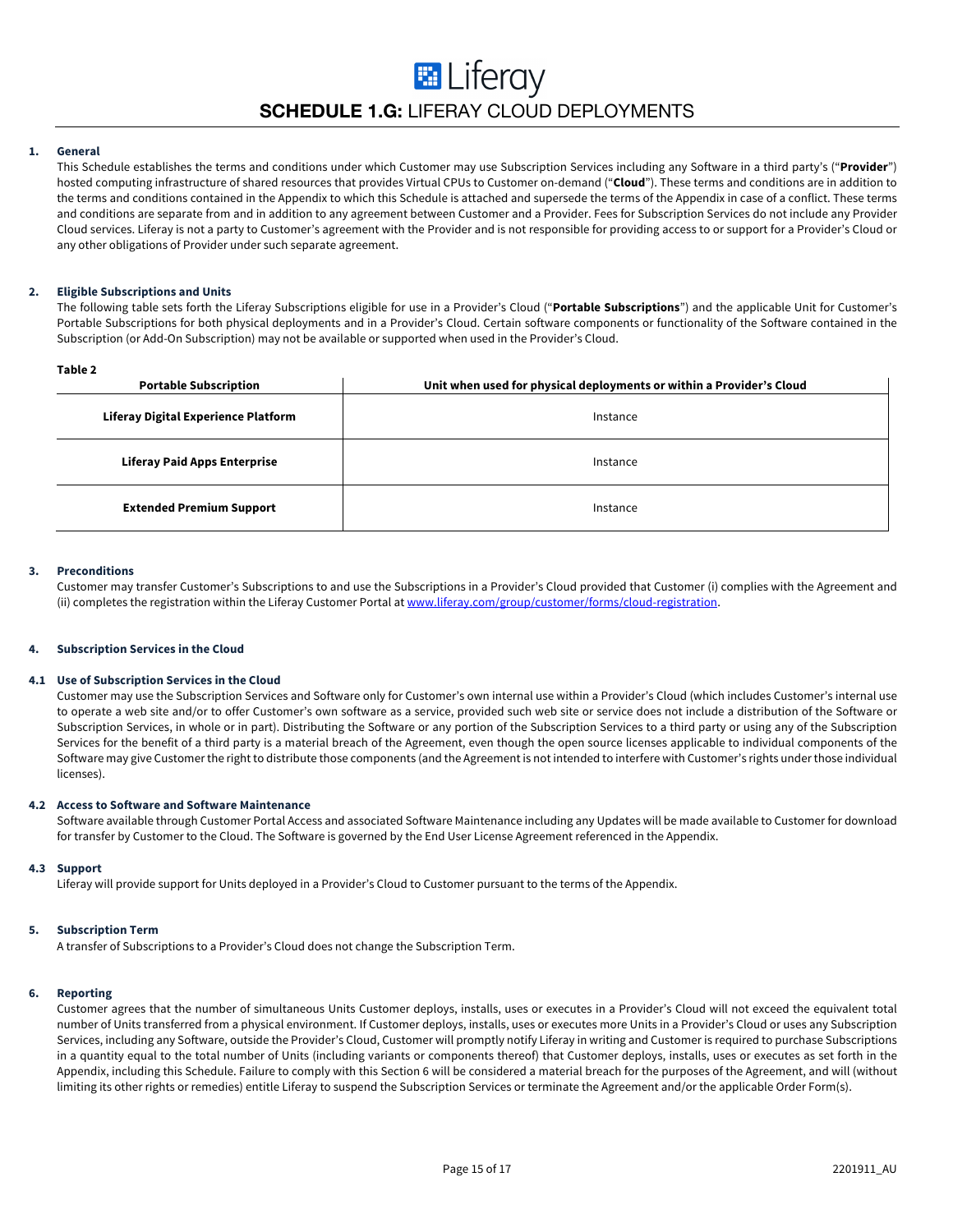# **E** Liferay **SCHEDULE 1.H:** LIFERAY COMMERCE SUBSCRIPTIONS

Liferay offers various Liferay Commerce Subscriptions, each of which provide for certain Subscription Benefits covering the Software known as "Liferay Commerce" and, depending on the specific Liferay Commerce Subscription that the Customer orders, certain "Add-Ons" as further described below.

#### **1. General**

A Liferay Commerce ("LC") Subscription provides Customer the following Subscription Benefits during the Subscription Term and on a per Unit basis: Customer Portal Access, Software Maintenance, Support and Legal Assurance.

A LC Subscription requires an active Liferay DXP Subscription at the time of purchase and the Liferay DXP Subscription must remain active throughout the Subscription Term of the LC Subscription. The Support Level of the LC Subscription must match the Support Level of the underlying Liferay DXP Subscription.

Unless otherwise agreed in an Order Form, the Unit for LC Subscriptions is an Instance of the Software known as "Liferay Commerce" licensed under the terms of the EULA specified in Table 6 of the Appendix. The price per Unit is based on, among other item details, the Sizing of the Instance and the Designated Purpose. Customers must purchase the appropriate number and type of LC Subscriptions based on the number and Sizing of Instances of LC Software as described in the following table:

| <b>Sizing</b> | Number of Cores or vCPUs that will be accessible by each Instance |
|---------------|-------------------------------------------------------------------|
|               | Up to eight (8)                                                   |
|               | Up to twelve (12)                                                 |
|               | Up to sixteen (16)                                                |
| д             | Seventeen (17) or more                                            |

If the number of Instances, for which Customer utilizes LC Subscriptions, exceeds the number of Instances for which Customer has an active LC Subscription, Customer is required to purchase additional LC Subscriptions to cover this exceeding number of Instances. If Customer's LC Subscription is used for an Instance that exceeds the allotted Sizing for such Instance, Customer is required to purchase the appropriate Sizing of Instance to cover the exceeded capacity.

LC Subscription pricing is available for the following Designated Purposes: Non-Production, Production or Backup.

Within each unique Customer Application, the number of the Instances, their respective Sizing and Designated Purpose of a LC Subscription must follow the number of Instances, their respective Sizing and Designated Purposes of the underlying Liferay DXP Subscription(s).

LC Subscriptions also include access to certain other Software solutions and tools for download **("Supplemental Software")** licensed under the terms of the DXP EULA specified in Table 6, and Software Maintenance, Support and Legal Assurance for such Supplemental Software.

## **2. Use of Liferay Commerce Subscriptions for community users**

To the extent Customer has been using a copy of "Liferay Commerce" software originally obtained under the terms of an open source license ("Copy"), and wishes to continue using such Copy under a LC Subscription, the following applies: (i) the components of the Copy licensed by Liferay under an open source license shall as of the beginning of Subscription Term be deemed to be licensed under the applicable EULA specified in Table 6 and (ii) notwithstanding anything to the contrary set forth in Sec. 1 of the main body of the Appendix, the term "Software" as used in this Appendix, shall for purposes of Liferay Commerce Subscriptions include such Copy and certain Add-Ons.

### **3. Liferay Commerce Add-Ons**

Liferay may offer add-on offerings to Liferay Commerce in the form of additional functionality, capacity or other additional services ("**Add-Ons**"). Certain Liferay Commerce Subscriptions may furthermore bundle the Subscription Benefits of a Liferay Commerce Subscription as described above with certain Add-Ons. The scope of Add-On(s) included in a specific LC Subscription are identified in the applicable Order Form.

# **3.1 Liferay Commerce Software Add-Ons**

If the Add-On includes additional Software (a "Software Add-On") the Software Add-On comes with the same Support Level and Subscription Benefits applicable to the underlying Commerce Software as described above and specified in an Order Form and is provided under the following license terms:

Subject to Customer's compliance with the Agreement, Liferay grants Customer, during the term of the relevant LC Subscription a non-exclusive, non-transferable, non-sublicenseable, world-wide right to use the Software Add-On solely for purposes of the associated Subscription Services and limited to the number and Sizing of Instances and their respective Designated Purposes for which Customer has acquired the applicable LC Subscriptions. Customer is hereby notified that the Software Add-Ons may contain time-out devices, counter devices, and/or other devices intended to ensure the limits of the license granted to Customer under this Section will not be exceeded ("Limiting Devices"). If the Software contains Limiting Devices, Liferay will provide Customer with materials necessary to use the Software to the extent permitted. Customer may not tamper with or otherwise take any action to defeat, disable or circumvent a Limiting Device or other control measure, including but not limited to, resetting the Unit amount. Customer acquires only the right to use the Software Add-Ons and does not acquire any rights of ownership in the Software Add-Ons. Liferay reserves all rights to the Software Add-Ons not expressly granted to Customer. Customer may not: (a) modify, copy or create any derivative works of the Software Add-Ons; (b) decompile, disassemble or reverse engineer the Software Add-Ons (except to the extent permitted by applicable law without possibility of contractual waiver); (c) redistribute, encumber, sell, rent, lease, sublicense or otherwise transfer rights to the Software Add-Ons (except to the extent permitted herein); (d) use the Software Add-Ons to create a competing service; or (e) remove or alter any trademark, logo, copyright or other proprietary notices, legends, symbols or labels in the Software Add-Ons. Upon termination of the Subscription Term for the applicable LC Subscription, you will promptly destroy all copies of the Software Add-Ons in your possession. The Software Add-Ons (and any media containing the Software Add-Ons) is copyrighted